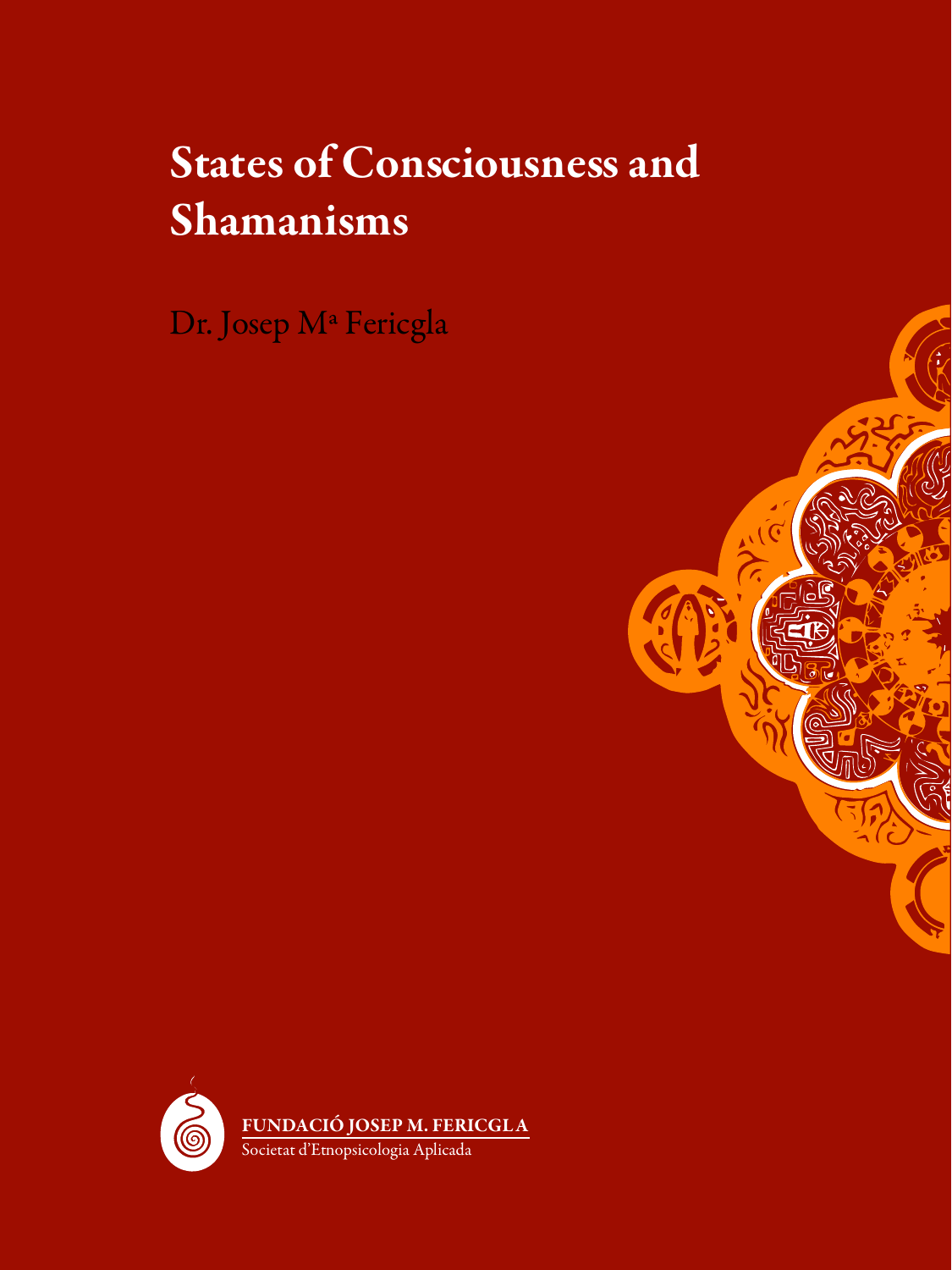# States of Consciousness and Shamanisms<sup>1</sup>

Dr. Josep Mª Fericgla

Conference given by Dr. Josep Ma Fericgla in the series Els xamanismes, in the Macaya Palace of the La Caixa Foundation, Barcelona, during 17 and 18 November 2001.

*Societat d´Etnopsicologia Aplicada i Estudis Cognitius MGS – Universitat de Barcelona*



FUNDACIO JOSEP M. FERICGLA

PARA EL ESTUDIO CIENTÍFICO DE LOS ESTADOS DE CONSCIENCIA Y EL DESARROLLO ARMÓNICO DEL SER HUMANO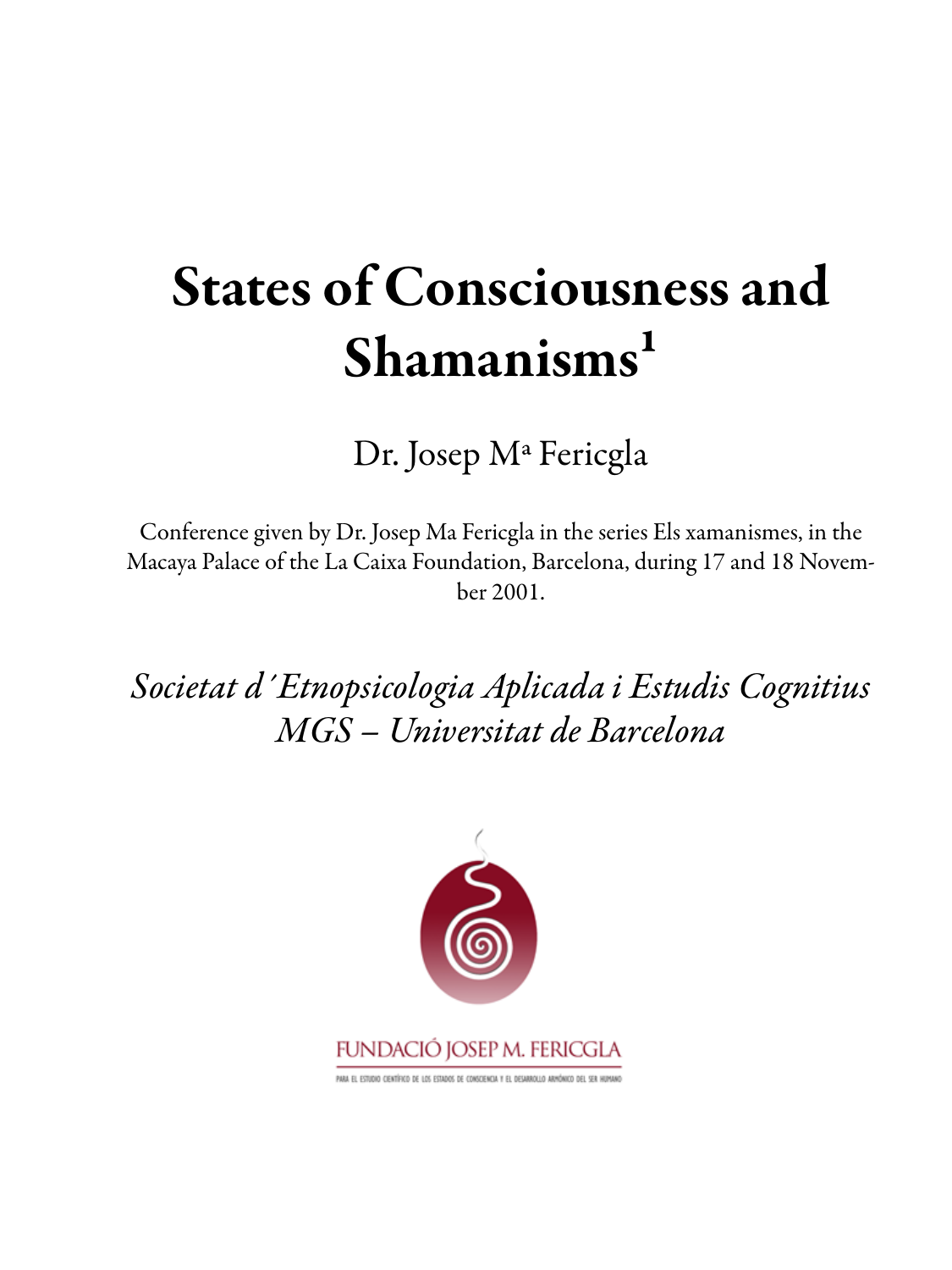To begin with the most important question of consciousness and shamanisms, I shall relate the story of the scientist Catalina Modik. The idea for this story came to me some time ago as I listened to a magnificent lecture by the German philosopher Thomas Metzinger, who in turn remarked that he had picked up the story from an Australian philosopher named Frank Jackson.

Has anyone ever heard of Catalina Modik? Probably not: Catalina Modik herself is the central theme in a thought-experiment which will help considerably in clarifying some factors related to consciousness.

Catalina´s story is as follows: she is the great-granddaughter of the well-known Slovakian composer and theoretician of music, Nitrovich Modik. Catalina knows all one can possibly know about the physical and physiological substrates of sound in human hearing. Dr. Modik is the foremost neuroscientist in the world specialising in auditory phenomena and is the world´s leading expert devoted to studying the relationship between the brain and sound.

Catalina herself is the first premise in this experiment concerning the working of human thought. She knows practically everything a scientist can know about the neurological and biochemical dimension of the process of listening to, and of hearing, sound. In any case, this scientist has never had the personal experience of perceiving modulated sounds.

Due to a pathological and extremely acute sensitivity resulting from some childhood allergy, this Solvenian scientist has been forced to spend her entire life closed-up inside a gigantic, soundproof and echo-proof chamber. That is to say, inside a space which no external sounds can penetrate, nei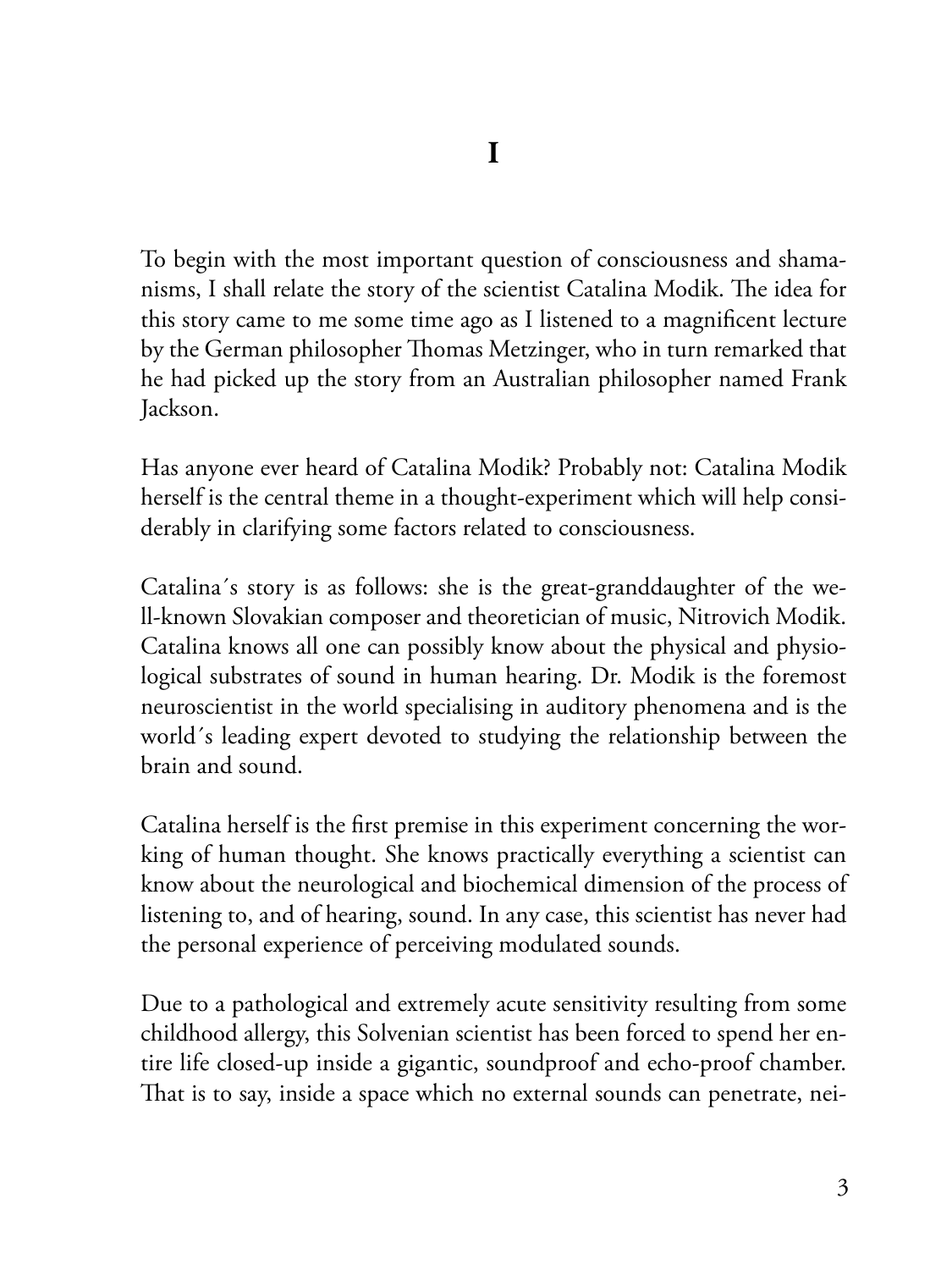ther any internal sound produce the slightest resonance nor echo. In this sort of jail-cell, there exists no manner of sound or of sonic vibrations such vibrations as even deaf people can perceive. Catalina Modik pursued all of her studies by Internet and, thanks to the elevated economic status of her family, she was able to have the best professors, who spoke to her only in a low and monotonous voice when visiting her in her chamber insulated from the sounds of this world. Her colleagues have likewise adopted the habit of writing to her or if, when visiting her, they should enter her echofree place, they always speak in a low and monotonous voice. Her computer has an interface which can translate oral or musical information into written text and images. In short, Catalina Modik has never consciously experienced any sort of sound, apart from the monotonous tones of her tutors and professors, and the sounds of her own body. It is likely that some part of her subconscious recalls sounds she heard while within her maternal cloister, sounds in predominantly the low and middle registers, as the investigations of Dr. Tomatis have suggested.

Let us now pose the question which interests us. One fine day Catalina Modik is cured of her severe sonic allergy and abandons her soundproof and echo-proof chamber. The first thing she does is repair to a nearby church to give thanks for her cure. For the first time in her life, as far as she can recall, she hears the call of a bird and the initial stanzas of a religious piece played on the church organ, immersed in the typical reverberations of church architecture. Does Catalina learn something new about the world? Does she acquire some fresh knowledge about reality?

I believe that it appears instinctively to many of us that Catalina would indeed learn something new, something she had previously not known, that such acquisition of new knowledge would moreover beinevitable. Now one can understand the mental state—or type of consciousness—of some other human beings one had read about in texts describing their emotional and memorial experiences on hearing the whispering play of water in a mountain brook, or the first strains of Mozart´s Requiem. Such experiences of sensorial and emotional synergy lie outside the scientific framework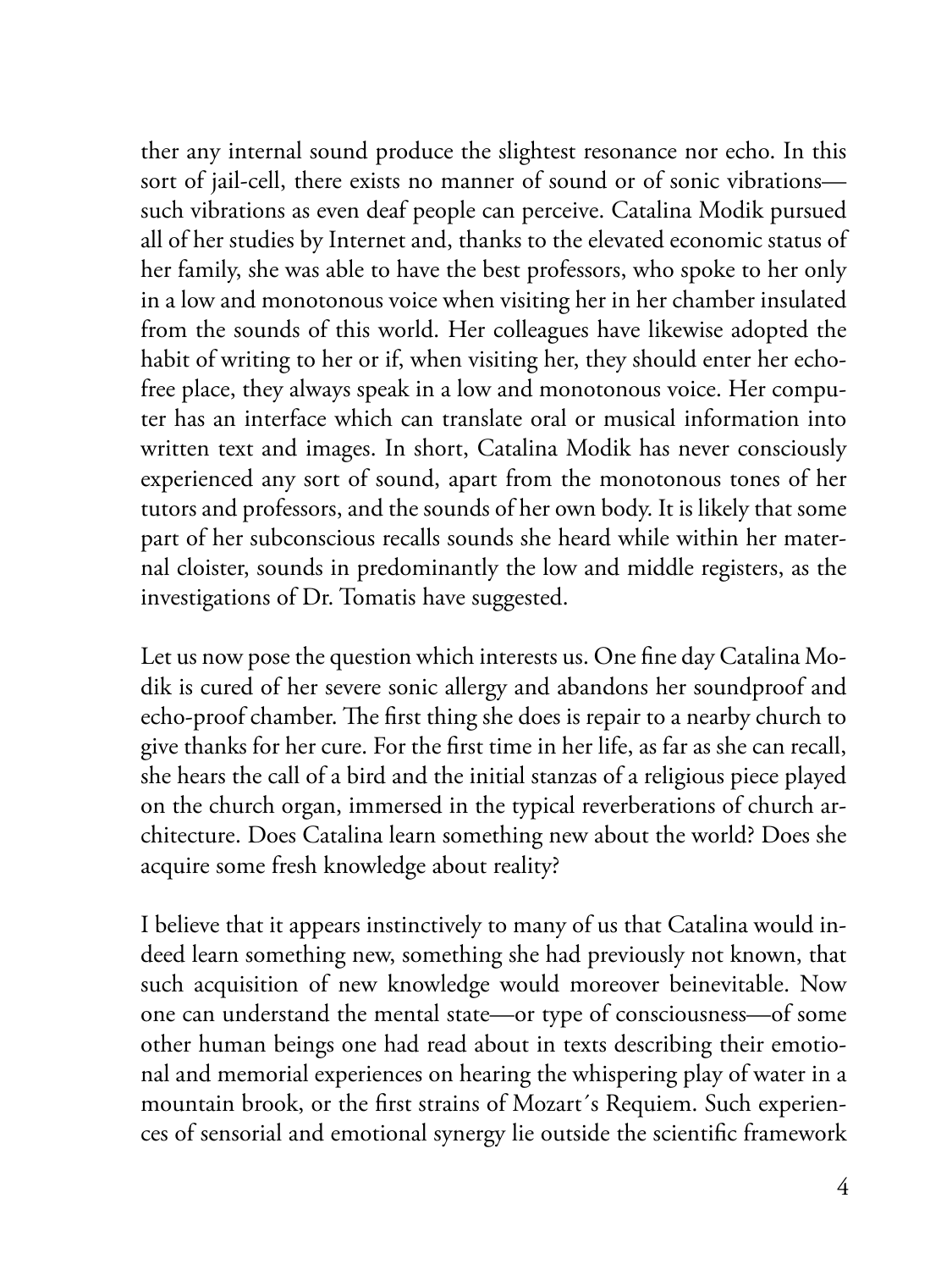in which Catalina had hitherto worked. They form part of the subjective world of each individual. Now one can comprehend how the soft sounds of the wind at sundown might be experienced by someone as the colour purple, or the music of Rimsky-Korsakov as having a bright red colour.

Here is the crux of the matter, however, and in a sense it is true: Catalina has learned something new about the world on being able to hear melodic sounds, but this something is not scientifically definable. Something new has been added to the luminous screen of her consciousness, something activated by a sonic image that had not been there before. Thence derives a new construction of reality to which current scientific theory cannot accede. In this sense, for example, we might analyse the rhythmic, melodic and musical constants of all of Mozart´s work, we could programme such musical patterns and numbers into a computer pre-loaded with analytical and simulation-software. A computer so prepared might be able to recognise a new melody by Mozart which had not previously been entered into its sonic database, but it could never produce a new Mozart symphony, one that could cause us to tremble with emotion, as happens to many of us, for instance, when we hear the Lachrymosa movement of this universal composer´sRequiem.

Precisely the same situation occurs with respect to shamanisms. There is in essence a void in the scientific world-view and the phenomena of shamanisms pertain precisely to this lacuna. The epistemological framework of scientific knowledge is insufficient to encompass a certain sphere of reality which is subjacent to it. Some things are only knowable through subjective experience. What is a warm embrace? What does an adult feel immediately upon experiencing the huge, open sky of a deep blue colour, or what does a child feel after hearing the strong and tranquil voice of his or her father saying "everything´s all right"?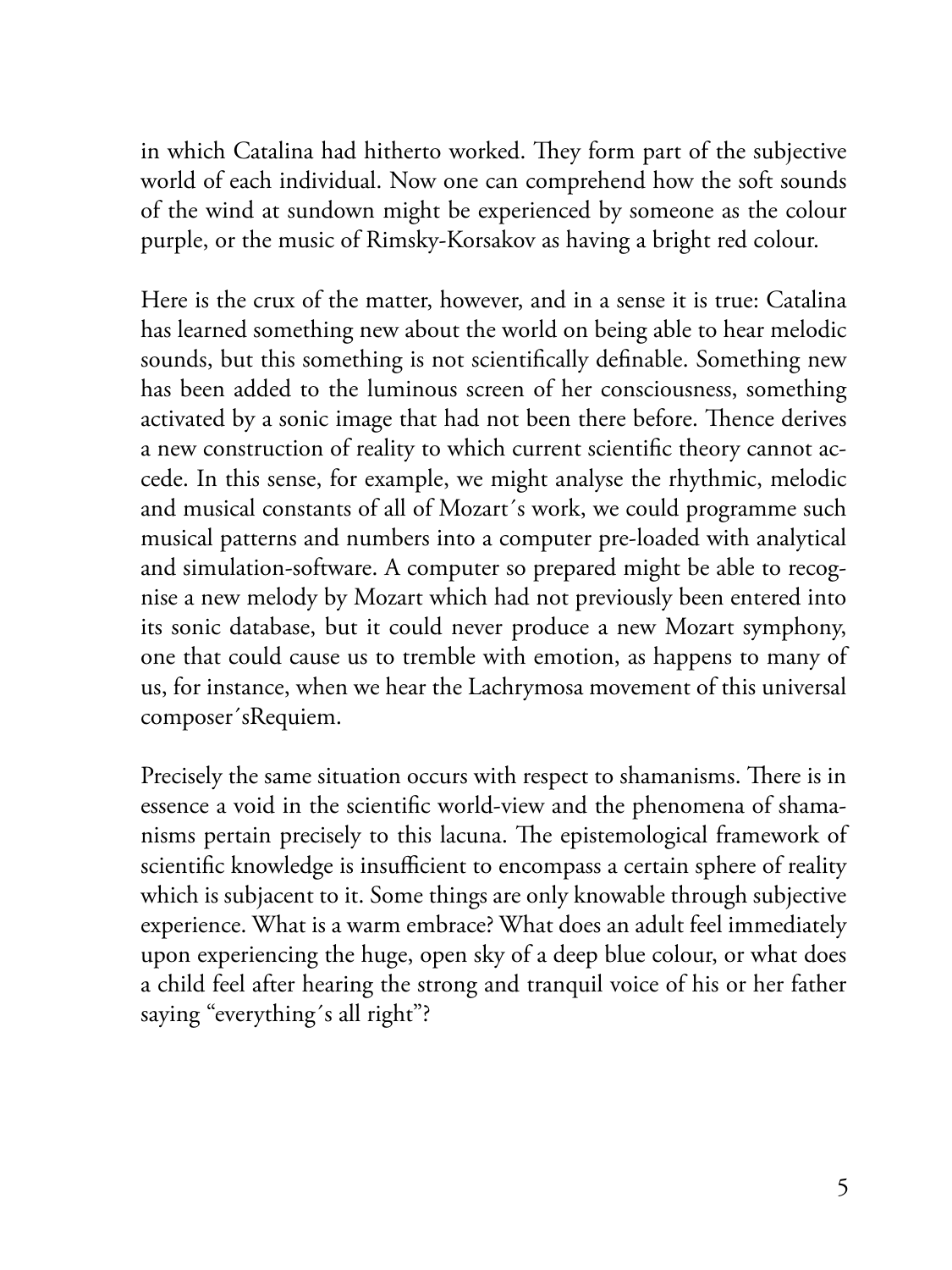If it is true that Catalina Modik, the greatest expert ever in the specialised world of the biophysical structure of sound, really accumulates new information on being able to hear, this means there is something that can only be known through a conscious, subjective experience, and which cannot be formulated from the objective perspective of a third person.

There exist realities which are unknowable via some external scientific theory. I think we are all in agreement on this. Systems-theory has already underlined the fact that the process of illuminating the world works backwards: it is not that we walk with a lantern illuminating something already extant but still in the dark, but rather that nothing exists beyond the light of our lantern. Put in another way, every living being constructs the world in which it lives, out of its own cognitive territory. Science accordingly creates a world made to order, and cannot know that which belongs to a world created by intuition or by emotions. This, of course, in no wise detracts from the magnificent edifice we have constructed thanks to the accumulation of scientific knowledge.

This thought-experiment signals many important aspects of the problem of consciousness in reference to the field of shamanisms. The nature of consciousness is one of the thorniest problems facing humanistic and neurological sciences at the outset of the third millennium. This nascent century will likely be the Era of Brain and Mind.

The first category of problems which concerns us here is the set of epistemological questions posed by the subject of knowledge. What is knowledge? Is knowledge objective or subjective? What does it mean to have knowledge of consciousness from a first-person perspective (that is, of subjective experience)? What does structural functioning, or the neurological correlates of consciousness from a third-person perspective (from the scientific viewpoint) add to our studies of consciousness-states in shamans? Does this really clarify anything, or is this knowledge completely dispensable?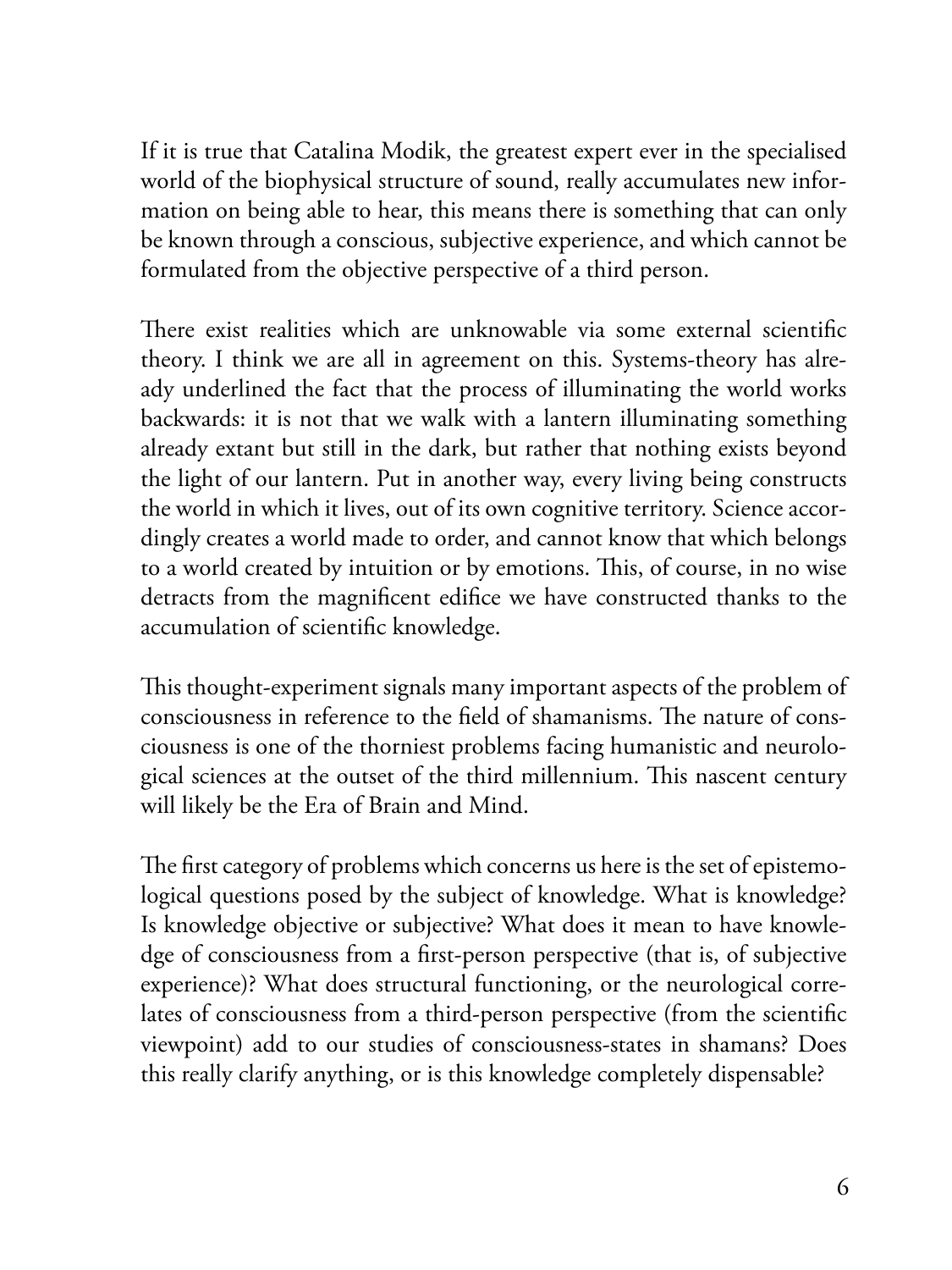As the great exponent of classical ecstatic mysticism, Sta. Teresa de Jesús, remarked: "Understanding, if it understands, does not understand how it understands; at least it cannot comprehend anything it understands; it doesn´t seem to me that it understands, because (as I say) it is not understandable; this I cannot come to understand" (Sta. TERESA DE JESÚS, Obras completas (Complete Works), BAC, Madrid, 1974). It is likely that this remark on the mystery of not understanding, understanding itself would be defended by many humble, traditional shamans.

If one is not a shaman, it is impossible to know everything implied by shamanic consciousness and in principle, to do so, one would have to have been socialised in a shamanic cultural context. Should an individual recognise all the cognitive territory which we call "shamanism" and live and react in accordance with this, he or she simply would be a shaman. Should a living being feel completely, perceive and act like a Persian cat, well… that being is a Persian cat.

Now we shall step back and penetrate another great problem posed by our study, one which is all too often overlooked, even in specialised texts: who is a shaman? Does this phenomenon we call shamanism even exist? If so, what characteristics does it have from a third-person perspective? What subjective knowledge does the shaman possess, and which distinguishes her or him from a non-shaman? We no longer speak of racial inferiority, thanks to the dreaded accusation of racism which will accrue to anyone who affirms that there are hierarchies among races. There are even reputable geneticists who postulate the existence of a single human race with local variations. Yet it is generally taken for granted, even among anthropologists, that the systems of knowledge of traditional peoples are inadequate for the modern world with its ideal model of scientific rationality: so cognitive racism does exist. Catalina Modik would have had a similar attitude, should she not have accepted the fact that subjective experience could give her new information on the modulation of sound, and so have refused to abandon her soundproof chamber. The attitude of deprecating traditional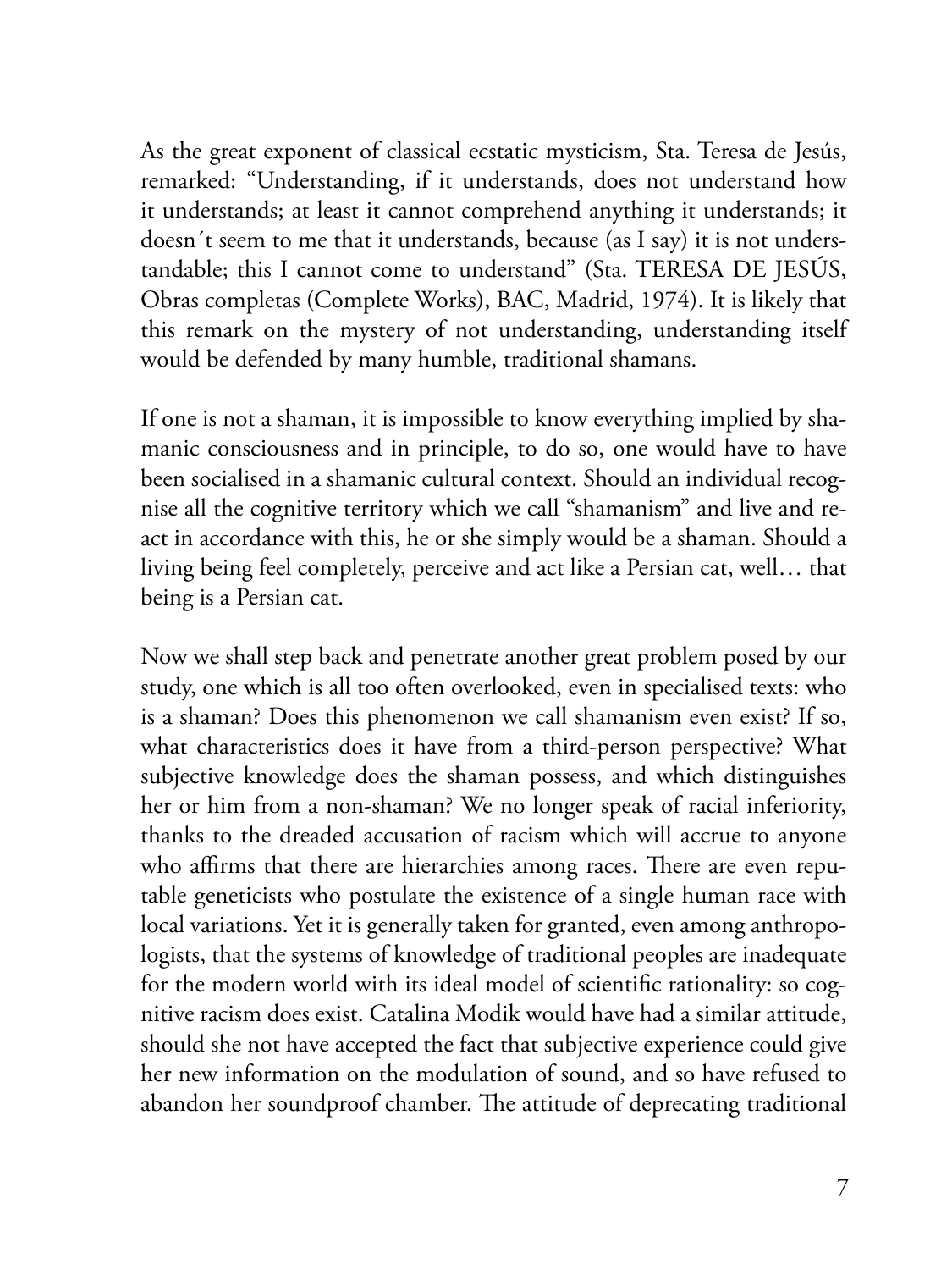epistemologies, which are based more on subjective experience than on the third-person viewpoint, entails a simplification of empirical reality and a consequent restriction or falsification of knowledge about it.

From the outset I affirm that there is no ethnographic reality beneath this treacherous generic denomination,shamanism. This conception was imposed by M. Eliade in his endeavour to create great, integrating classifications (a rather common effort, on the other hand, among scholars of the mid-twentieth century). What the ethnographic literature really shows us is a tremendous plurality of behaviours, variable in accordance with each cultural pattern, which at the cost of simplifying them, have been unified by the western world-view. Thus has a non-existing figure been created the garden-variety shaman—which is operative within the context of predetermined scientific thinking. From the subjective standpoint, we might understand this unifying reductionism as the projection of a very simple thought, but a thought lacking any correspondence with objective ethnography. Thus my continual interest in speaking in plural: shamanisms.

Based on the foregoing we can pose a more precise question: what central viewpoint can allow us to solve the problem of defining shamanisms? The central focus of the shamanic nature would be the states of consciousness that allow him or her to act as such, subjective experiences that construct her or his cognitive territory. Shamans are not defined by some unique state of modified consciousness—M. Eliade´s famous archaic ecstasy—but rather by diverse qualities of consciousness produced by each particular type of shamanism and that only possibly might have some points in common. In what follows I shall endeavour to analyse these points.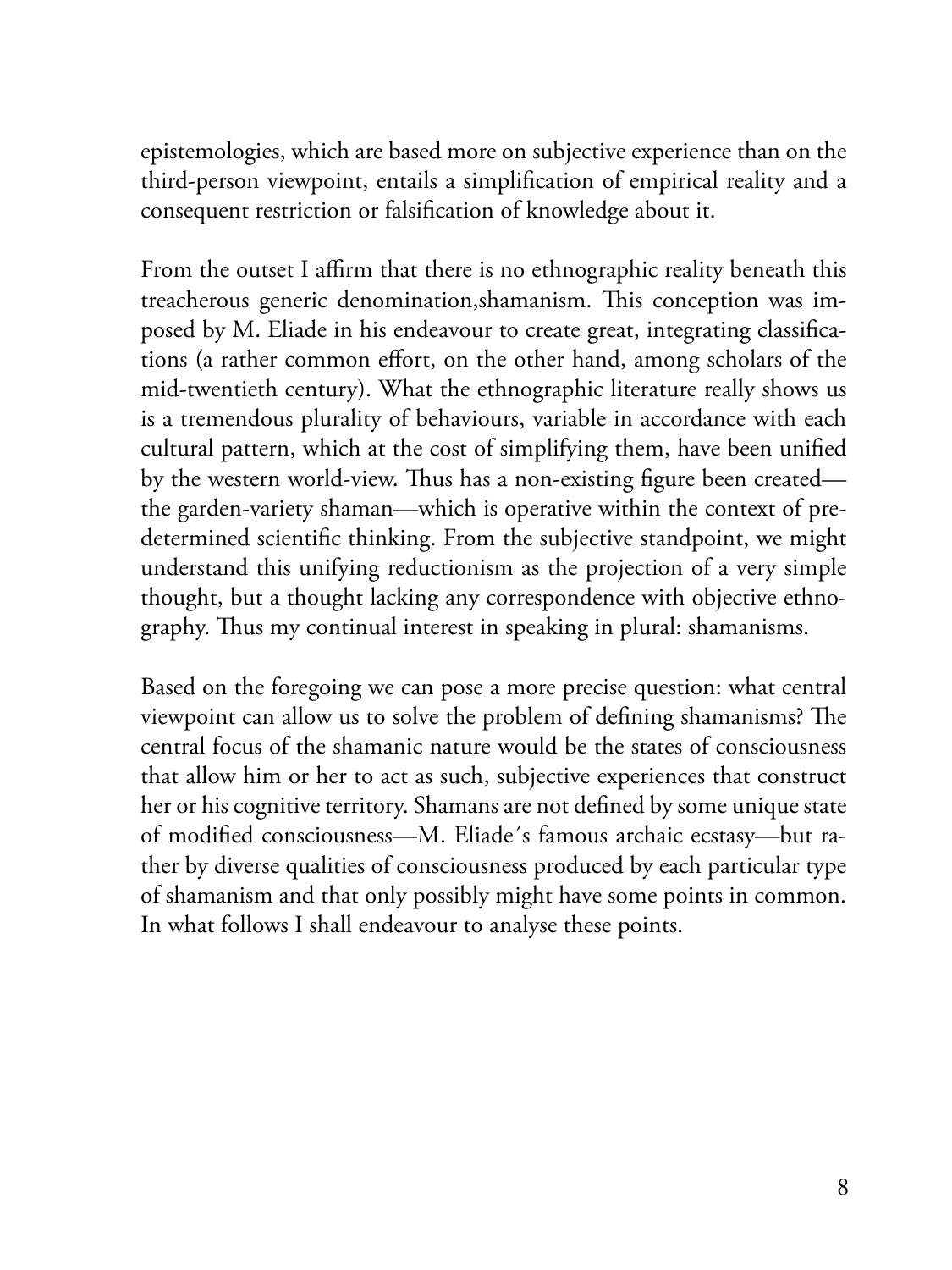As systems-theory decisively establishes, every living being is what it does. Period. Everything else is human fantasy. An individual who is called a shaman—or an equivalent term in the diverse languages of shamanic peoples—is so called for what she or he does. This fact implies a profound problem of definition which, if taken with due seriousness, will destroy a portion of the current belief-market which we have made of the world, and destroy the whole of our credulous and commercial neo-shamanism. If every living being is what it does, and so-called shamans from distinct cultures do quite different things, is it even legitimate to classify them in the same category? From another vantage point, we once again approach the problem of a falsifying simplification.

By way of very rapid illustration I shall mention a few examples of the terminology employed in this respect. In Brazilian Portuguese, the generic term used for shaman is payé, and for shamanism, payelanca. Payémeans "one who knows" in a concrete sense, absent any fantastic abstractions. Among the Yanoamá of the Venezuelan Amazon (better known by the linguistic deformation Yanomami), the category of shaman ischapori or hekurá. Hekurá also means spirit in the sense of a spectre. The Yanoamá speak of the hekurá of the toucan, the hekurá of the parrot, of the monkey… Therefore, what these people conceive by the term usually translated as shaman, is someone with a strong spirit, who can act under the effects of the potent psychotropic preparations which are consumed—particularly the pulverised, toasted seeds ofAnadenanthera rich in bufotenine and other tryptamines—with certain independence from wisdom. In Colombian Quechua, the term for shaman is táita, a word with a sweet sound which means "good father". The nature of shamanism is associated among the Quechua with a certain protective and paternal bounty which can heal under the psychoactive influence of yagé (NW Amazonian term for potions more widely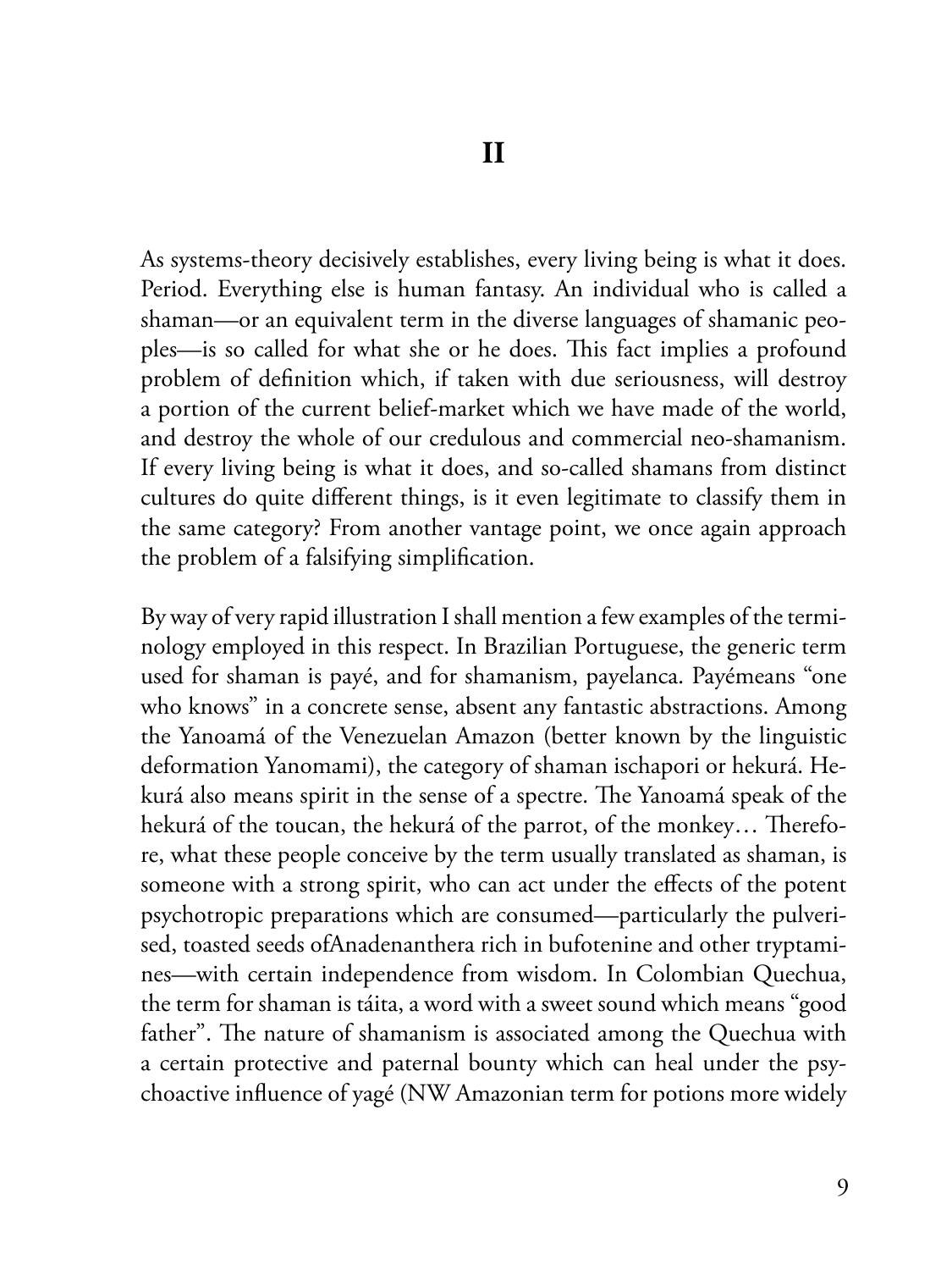known as ayahuasca). Among the Kwakiutl of the NW coast of Canada, one speaks of pajalá, a term which literally means ¨he who fixes that which is bad". The Kwakiutl make a strong distinction between pajalá andhealer: healers cure the body with herbs while the pajalá heals the soul using personal and inspired spiritual energy. These shamans from the NW coast of Canada neither ingest psychotropic plants nor seek ecstatic explosion, they are rather closely connected with their immediate environment, even with silence. They conceive of the origin of the power of the pajalá as being supernatural, having been acquired by prolonged and repeated meditation in the forest where these people will remain for days in solitude, in quest of inspiration.

This diversity of functions, the different terms used and, in consequence, the diversity of spheres of reality in which this profusion of shamans is said to act, can even be found within a given ethnic group. To cite a single example which is typical, the Arahuacans or Mapuches of Chile distinguish many different types of shamanic activities. Among them, that person specialised in dealing with the alternative world is calledmachi, whether man or woman (and there tends to be a majority of women, unlike in the bulk of South American ethnic groups). The Arahuacans distinguish several types of healing machi which—according to the classic work of Alfred Métraux—are called wilel, inaimawe, ramtú and kupolawe. This diversity of shamans encompasses as much difference as there might be between a micro-surgeon specialising in prostate-surgery, for whom the mechanistic view of the world is the only valid one- and a Lacanian psychoanalyst who argues that words do not mean what they seem to say but that one rather must hear what they hide, what they mean without saying so… because of self-censorship and slips of the tongue… In our societies, both are called therapists, but an abyss separates them. There are Arahuacan machis, on the other hand, who have the specific capability of speaking with the spirits, and who are called dengulfe, a term usually translated as diviner, although dengún is the verb to speak, and so they would be speakers. Othermachi are able to interpret dreams, these are the peumantufe. Then there are those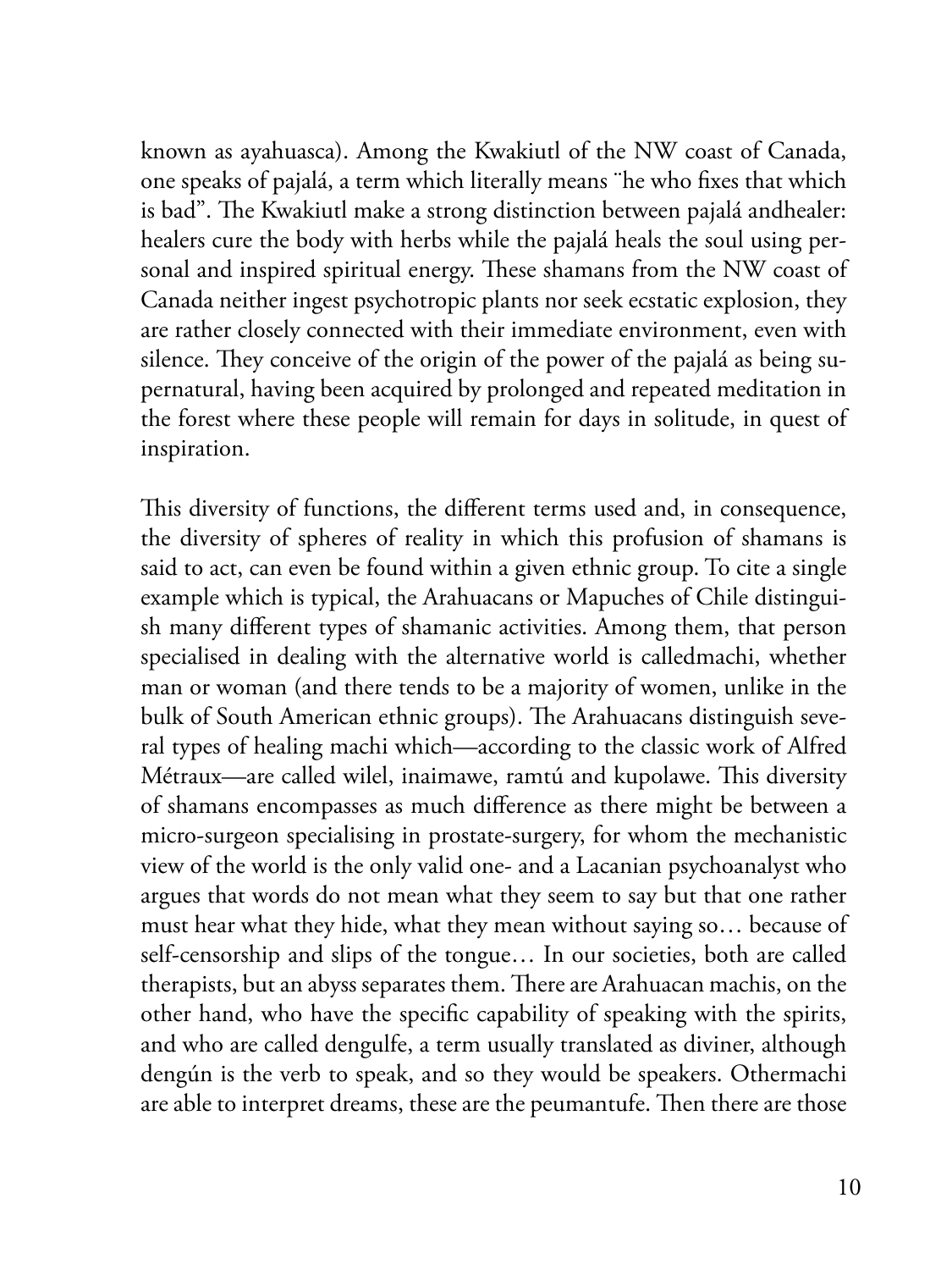female machi with the ability to find lost or stolen objects in their dreams; such are called pelon. In the past there was another category of machi, the witantufe whose virtue consisted in being able to express themselves through all but imperceptible movements. Besides this bounty of activities and functions, among the Arahuacans one speaks generically of lliva and vate, according as is accentuated the special gifts of each machi with regard to wisdom, lucidity and powers of observation. (LEIVA, Arturo, "El chamanismo y la medicina entre los araucanos" ("Shamanism and medicine among the Arahuacans"), en: Los espíritus aliados, Abya Yala, Quito, Ecuador, 2000).

Returning to my initial question, then, if each one of these Arahuacan specialists does something different, are they all really what we unite under the term shaman? Do they operate in the same cognitive territory? How much of this is objective?

Moreover, the rich variety of modes of shamanic activity which I have summarised here can be seen simply upon observing the South American continent, the cultures of which, as is well known, have deep and common roots. If we abstract our gaze and observe what takes place in African traditions of trance and possession, or in European shamanisms which survived until the modern era––for instance, the meigas of Galicia—or in the profound Celtic world, in musical Australian shamanic traditions, in the peoples of the eastern Pacific, and a long, ethnographic et cetera… we will discover cognitive territories which can be recognised only with difficulty as forming parts of a single activity: shamanism in the singular.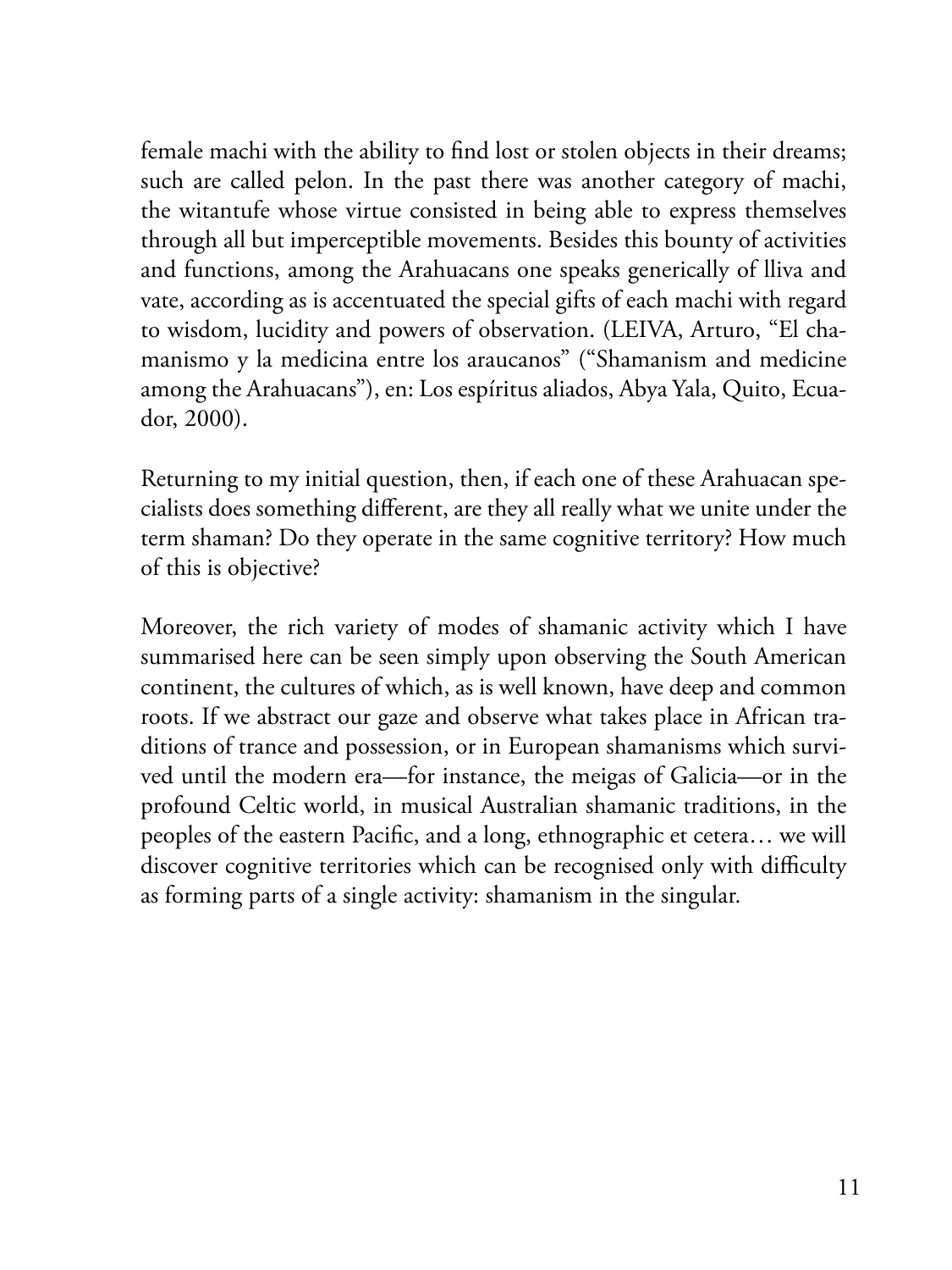Human beings basically need to inhabit a world with meaning. We need to live in a world to which we can attribute some meaning; a meaning which, moreover, we believe we can understand. Every culture provides a meaning for life to those individuals socialised under its tutelage, and this is universal, although in the end the actual meaning varies greatly from one society to another. For certain peoples the most desired existential purpose consists of faithfully reproducing the profound religious values inherited from the ancestors, while for other peoples the meaning of life consists precisely in consumption and endeavouring to change as rapidly as possible. This aspect is called the quest for the ideal model of life, and acts apart from whatever an ethnographer might observe empirically.

Some realities lie at the limit of human capacity to live meaningfully, the culture cannot explain such activities in a completely satisfactory way. Among these luminal realities are death, the origin of life, love and the sense of pain. Each culture must thus articulate in a satisfactory way these limits to human experience, and it generally does so by placing them at the centre of its own values. The whole of the world-view is constructed upon the central axis of the ideas any given people have on time, on death—or the mysterious—and on the emotions. While being generalised, this is all reflected in the states of consciousness that each culture selects as principal and most useful. In this sense, the fact that traditional cultures in the process of disappearing place particular emphasis on keeping alive those values and methodologies associated with shamanism (symbols, chants, sacred territories) shows the crucial importance of this phenomenon: shamanism indeed was the first organised attempt by humankind to give meaning to life and to answer the great unknowns concerning pain, life and death.

By way of example I will return to the machi or Arahuacan shamans. The sacred post used by the shaman to intone prayers and to attain the ecsta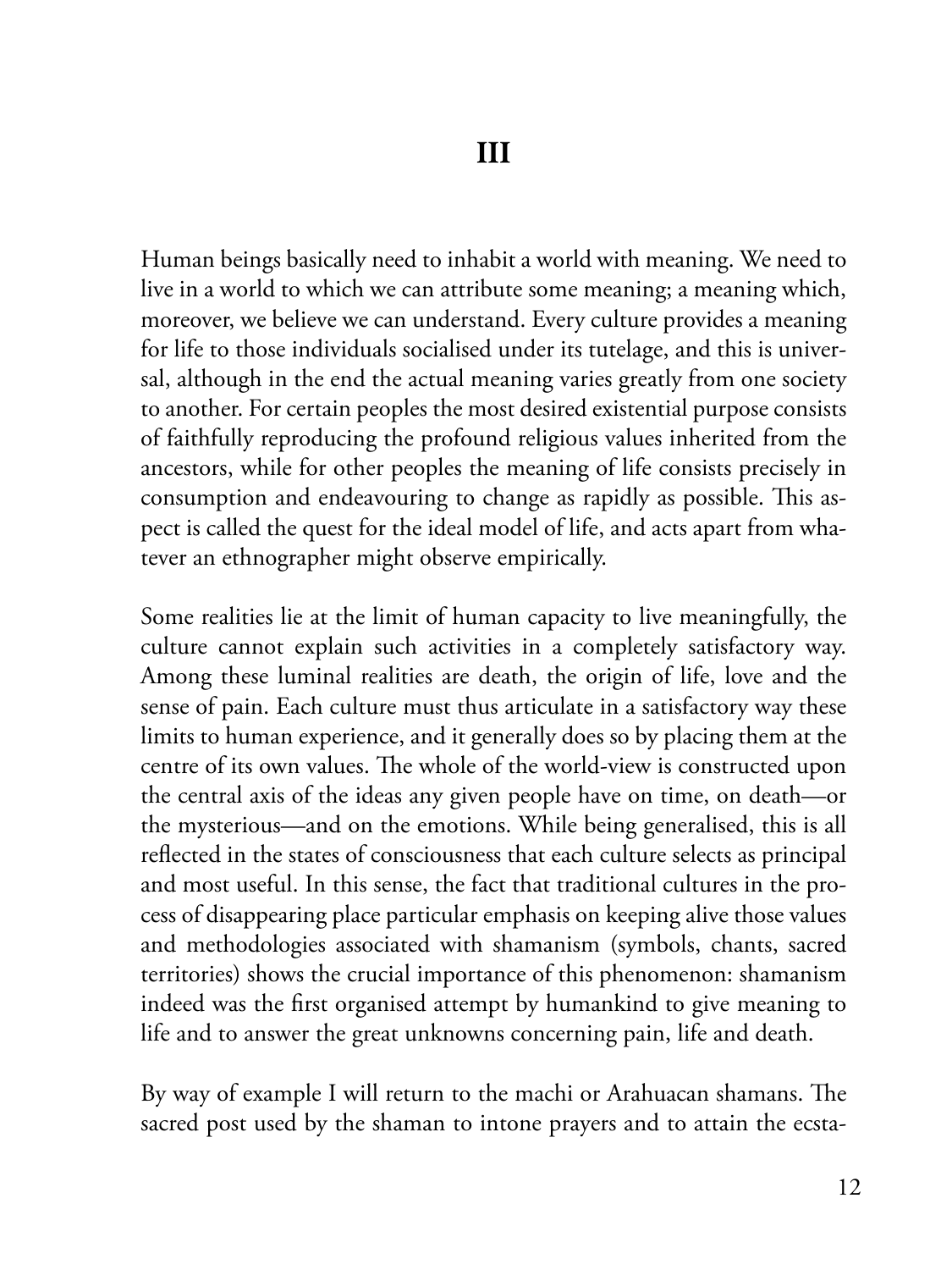tic state which characterises their practise, is known among these people as Rewe or sacred Canelo. The shamans alone are authorised to place and manipulate this post. Meanwhile, this sacred post is identified by every Arahuacan people with their political and territorial unity, and with the point where the supernatural interacts with the social solidarity of the community.

Based on the foregoing one must acknowledge that these diverse shamanisms are divergent forms of knowing, which allow reality to be organised in a certain way and in no other, which is the same as creating this reality. In this context I shall not embark upon a discussion of whether shamanism, as a positivist way of acting, is effective or not, in the sense in which we understand this.

Nevertheless, unifying or discriminating psychic from material reality is just as delicate as delimiting the subjective from the objective. For the majority of westerners in the post-industrial era, there seems to be a clear-cut boundary between psychic and material reality—this which lies before me is a metal table; what I am relating is my dream from last night—such a boundary simply does not exist for many other cultures. The state of consciousness or predominant style of processing reality in a given moment is a factor delimiting that part of reality in which the subject moves: but these are rooms inside the same house, not in distinct houses, however much our way of speaking incites one to understand the contrary.

In this sense, every culture delimits, nourishes, reproduces and orients itself in time, in accordance with particular states of consciousness. Here arises the big question which faces us: how can we organise objective reality subjectively, as shamans do, through emotions and states of consciousness? What path, if any, must subjectivity follow, in order to conform to objectivity?

Grandfather Oscar Ramón, uitoto shaman of the Enókayi people who inhabit the Araracuara community of the middle Río Caquetá, Colombia,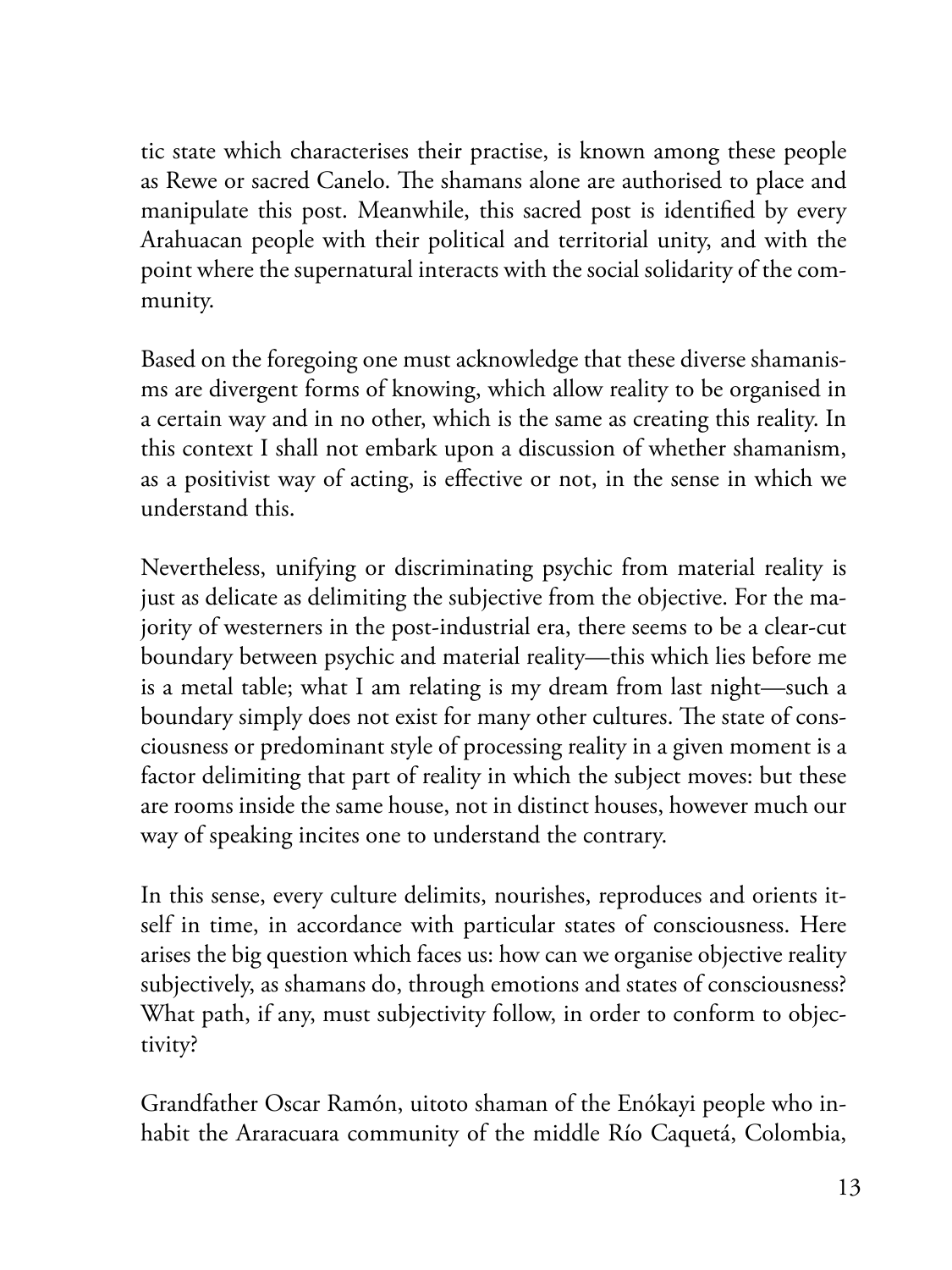states that there are five fearsome diseases which hinder learning how to know and learning how to live and which, accordingly, are the origin of all other known diseases. This old man insists on the requirement that shamans treat these diseases, so they cannot affect existence nor infect others.

According to the uitoto shaman, these primary diseases are: fear, anger, laziness, sadness and envy. Oscar Román asserts that these abnormal forces exist in the universe and can affect the body at any time, can intentionally or unintentionally infect others to the point of becoming epidemic (TO-RRES, William, "Chamanismo: estética de existencia" ("Shamanism: aesthetic of existence"), Visión chamánica, núm. 2, p. 55, Santafé de Bogotá, Colombia, 2000). All other diseases stem from these. The particular sphere of action of shamanisms is determined precisely by these realities with indefinable limits and open procedural dynamics. This ancestral form of being and of doing is where one best can observe the relationship between emotions, consciousness and the world inhabited by every human being. The very same relationship can be found in a more highly evolved form in Buddhism; concretely, in the Confucian sacred book, Tao Te King. It is worth recalling that the complex oracular technique known as the book of I Ching is one of the most elaborate products of Oriental shamanism. One can only understand the I Ching on the basis of a world-view in which every aspect is completely open and totally related to all other parts.

I should like to give an example from our societies which is heaping discredit upon classical materialism. It is worth recalling the profound relationship being uncovered between cancer and the endocrine system (wherein lies the biological centre of the emotions); between stress, emotional depression and the immune system (the greater the stress, the lower is immune-competence), between physical allergies, now generally attributed to pollen, phobias and primal fears; or between placebo pharmaceuticals and cures attributed to presumed effects of the pharmaceuticals ingested. Studies conducted at Harvard University demonstrated that asthma and compulsive cough could be eradicated in 40% of sufferers by use of placebos…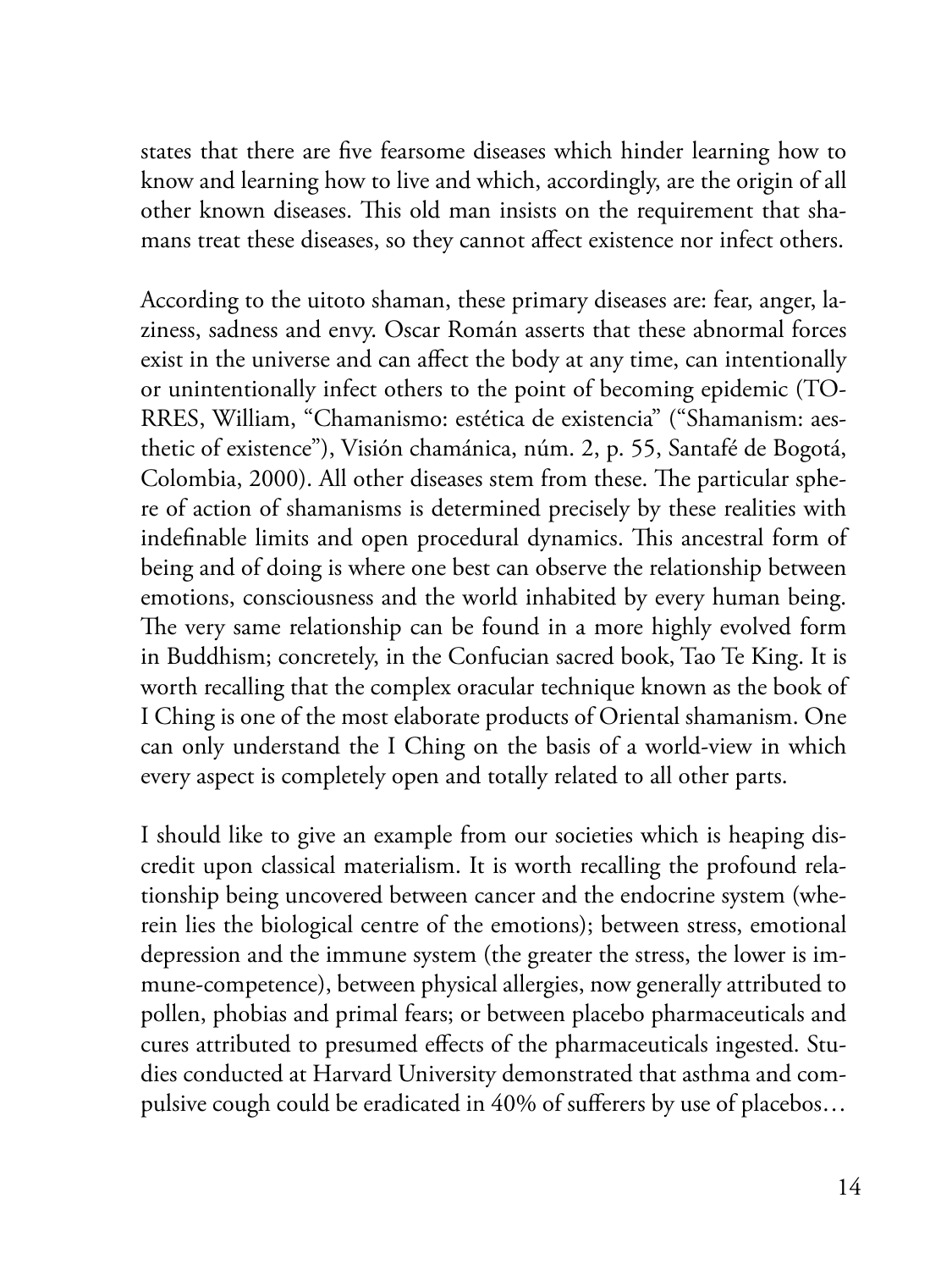another collective illustration was a famous correlation observed during World War II: wounded soldiers removed from the battle-front improved rapidly or remained stuck in a therapeutic sense according as their side advanced or retreated in the belligerent contest. These examples underscore how the mind regulates basic somatic processes from its emotional, subconscious vertex. Such empirical corroborations are arguments favouring objectivity in the workings of shamanism upon those persons (to use the terminology of Rupert Sheldrake, whose writings are appropriate to our field of study) who share with the shaman the "resonant morphogenetic field" constituting the culture, not to mention the restructuring experiences which every culture offers subjects living according to its dictates. Far from being some secondary backwater, anthropological research of shamanism is in this sense at the forefront of humanistic research where the subject—imagination and the emotions—is objectified in the form of social relationships and in the construction of objective realities.

#### **IV**

Having analysed shamanism, the first aspect of my article, I will now speak of the second: consciousness. As I have already remarked, study of consciousness places before us the great mystery representing the limit between the objective and the subjective, at once the central aspect of shamanic phenomena and of the paradoxical objective knowledge which derives from personal experience.

If we accept for the moment that consciousness is the invisible field upon which every human being generates reality, it will be necessary to define some minimal conceptual parameters. What defines consciousness, beyond the knowledge or the contents which make it manifest, beyond "I know my own state"? From a naturalistic and not moral or psychological point of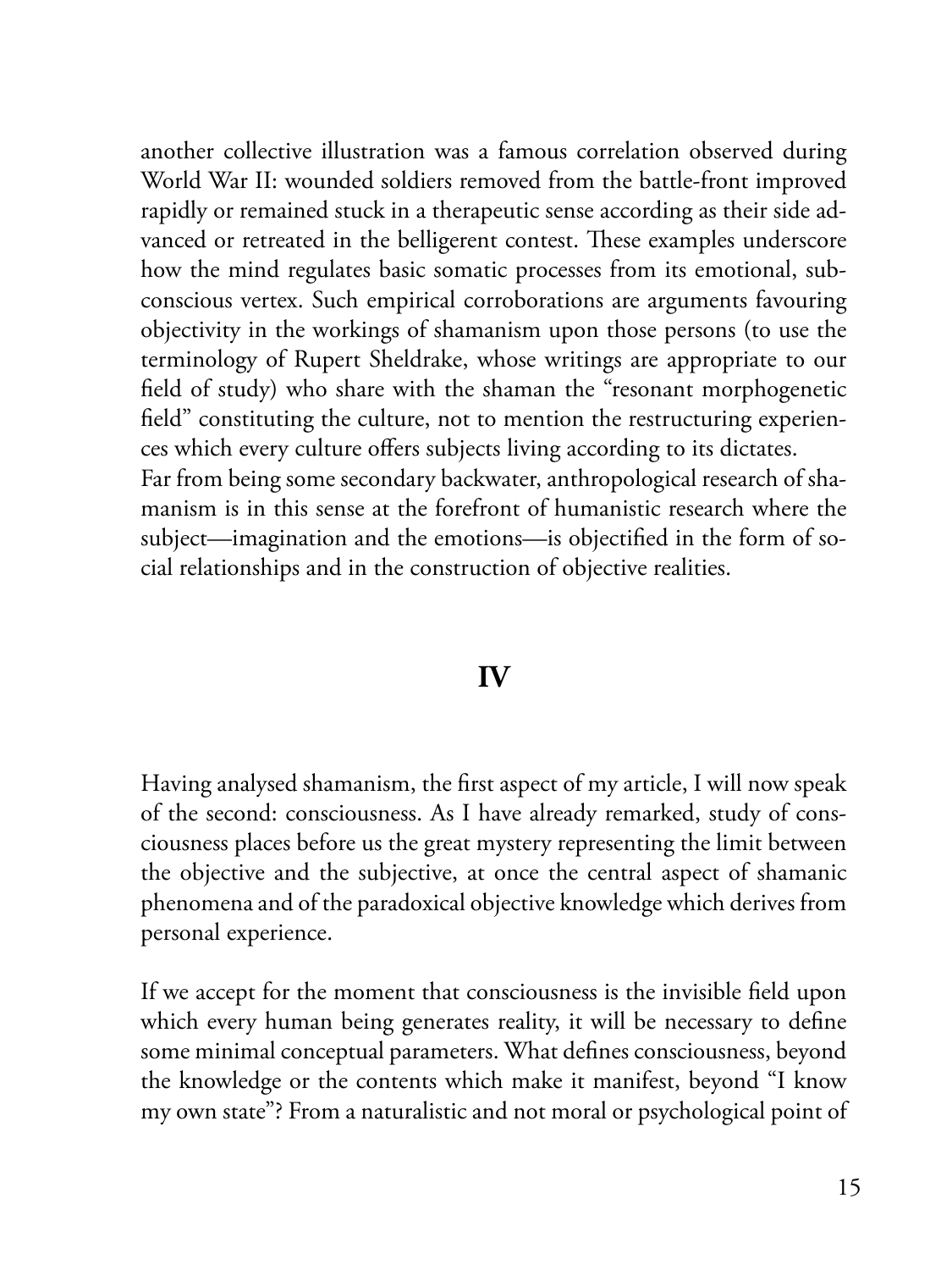view, what are the characteristics of this mechanism? If the nature of every living being be dynamic and is accordingly defined by what it does and by the relationships it establishes with itself and with its surroundings, one infers, I reiterate, that what every living being does depends on the cognitive territory in which it moves. The next question is accordingly: what functions differentiate a shamanic consciousness from that of a banking accountant?

I shall commence by enumerating some of the basic characteristics of consciousness which cast light on our problem, as these have been listed by the philosopher Thomas Metzinger:

1) In the first place, consciousness is an integral function generated from the internal contrast produced by perceptual, chemical and endogenous alterations (memories, emotions, etc.). That is, at any moment we are only conscious of one thing at a time. Various experiments have been conducted, for instance, covering the field of vision of one eye with a card full of vertical lines, the other eye with another card filled with horizontal lines, and it was observed that the brain could not see both at once. There is a 50 millisecond delay on passing from the perception of one reality to another… this is a very rapid change, but still we cannot be conscious of both things at once. We cannot have two consciousnesses simultaneously, which is to say it is an integral function, which develops precisely from contrasts between its different states. Thus an individual knows that "this butterfly" being seen is part of a dream, because the person had once been awake and the way of perceiving a butterfly which also flew ´round that person had then been different. The image does not change, but rather the consciousness from which the image is perceived. One we call oneiric reality, the other physical reality. Consciousness of oneiric reality allows us to recognise the waking state, and vice versa. We cannot be asleep and awake at the same time; neither can we simultaneously live trapped in a fantasy and in the most pragmatic here and now. It follows then that consciousness is an integral function that develops from contrasts.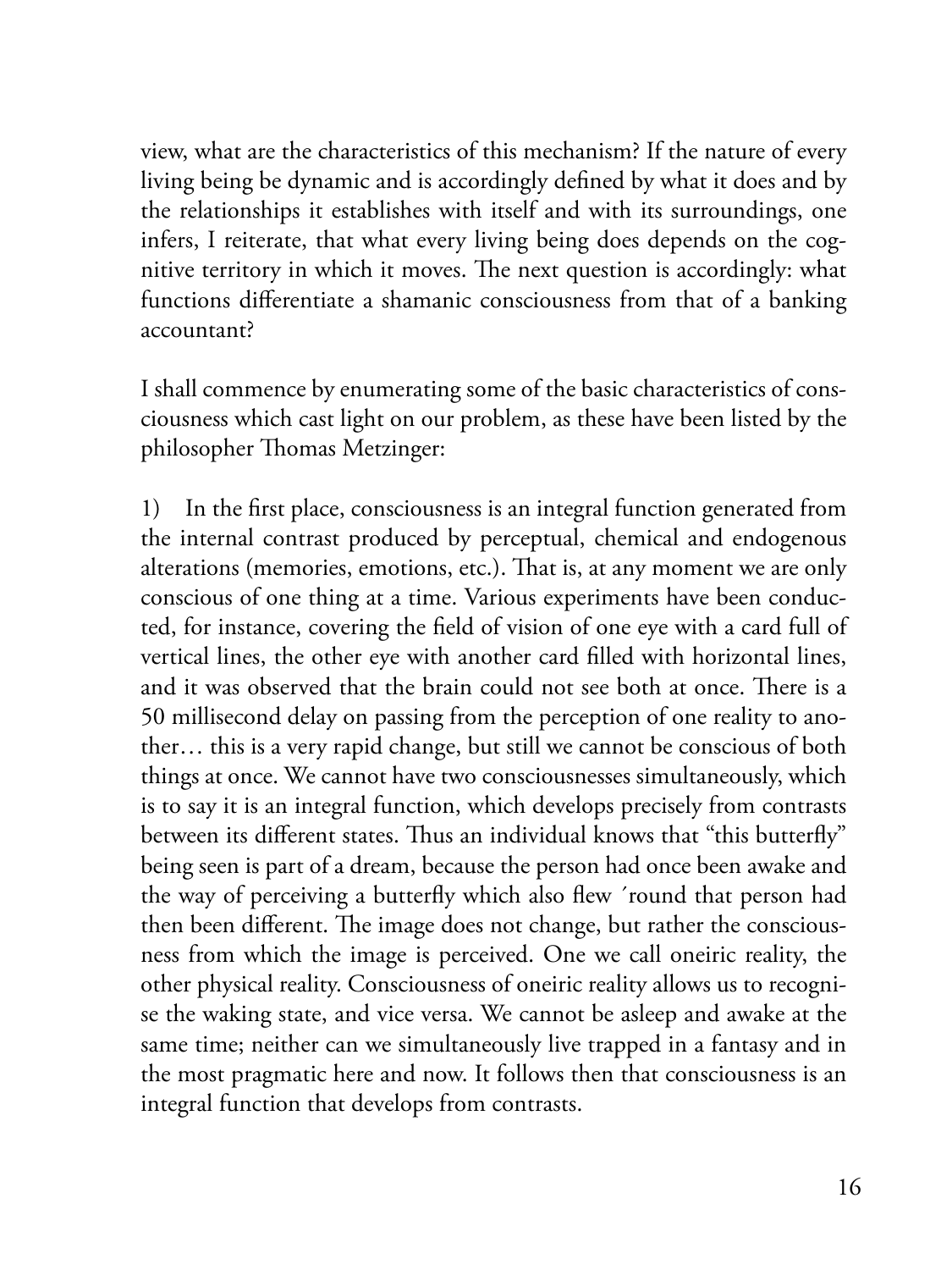In our societies we are dramatically losing our depth of consciousness: to the extent to which the process of globalisation and technologising advances the process of cognitive unification—we have ever fewer opportunities to experience distinct and contrasting mental states. Even extreme emotions or emotional catharsis are subjected to rigid social conventions which convert them into something uniform and, I dare say, quasi-unknown: one no longer weeps disconsolately like before, we have forgotten how to roll on the floor, "dying with laughter", hardly anyone will let out an explosion of anger, something which at one time was quite common… Mayhap the most popular differentiated states of consciousness are alcoholic inebriety on the one hand, and cinema on the other. On watching a movie, one will experience what may be called a cinematic state of consciousness, in which the predominant reality is that which each state of mind constructs from the reflection of simple light projected onto a white screen. One says that "a movie is good" if one has been able to fill one´s consciousness with the contents of the film: contents emotional, symbolic or rational… In the contrary case, it is not that consciousness is half-filled with the contents of the film and half-filled with other content, but that one alternates between one reality and another because the projection does not captivate the attention in a continual way. So we say the film is bad, has not captured our attention, has not filled our representation of the world.

2) Derivative of the previous characteristic of consciousness is another, the phenomenological presence of the subject in the here and now. Consciousness tells the subject (collects and exhibits) what is happening to her or him here and now. Shamans have profound training in not losing consciousness of the here and now, whatever might happen in their special way of operating. Some theorists, although they have yet to formulate it as such, use this characteristic to differentiate between shamanism and what they call phenomena of possession, wherein the phenomenological consciousness of the very subject seems to disappear. When consciousness loses its function of phenomenological presence in an individual, we say he or she has been abandoned to madness: going mad is losing awareness of who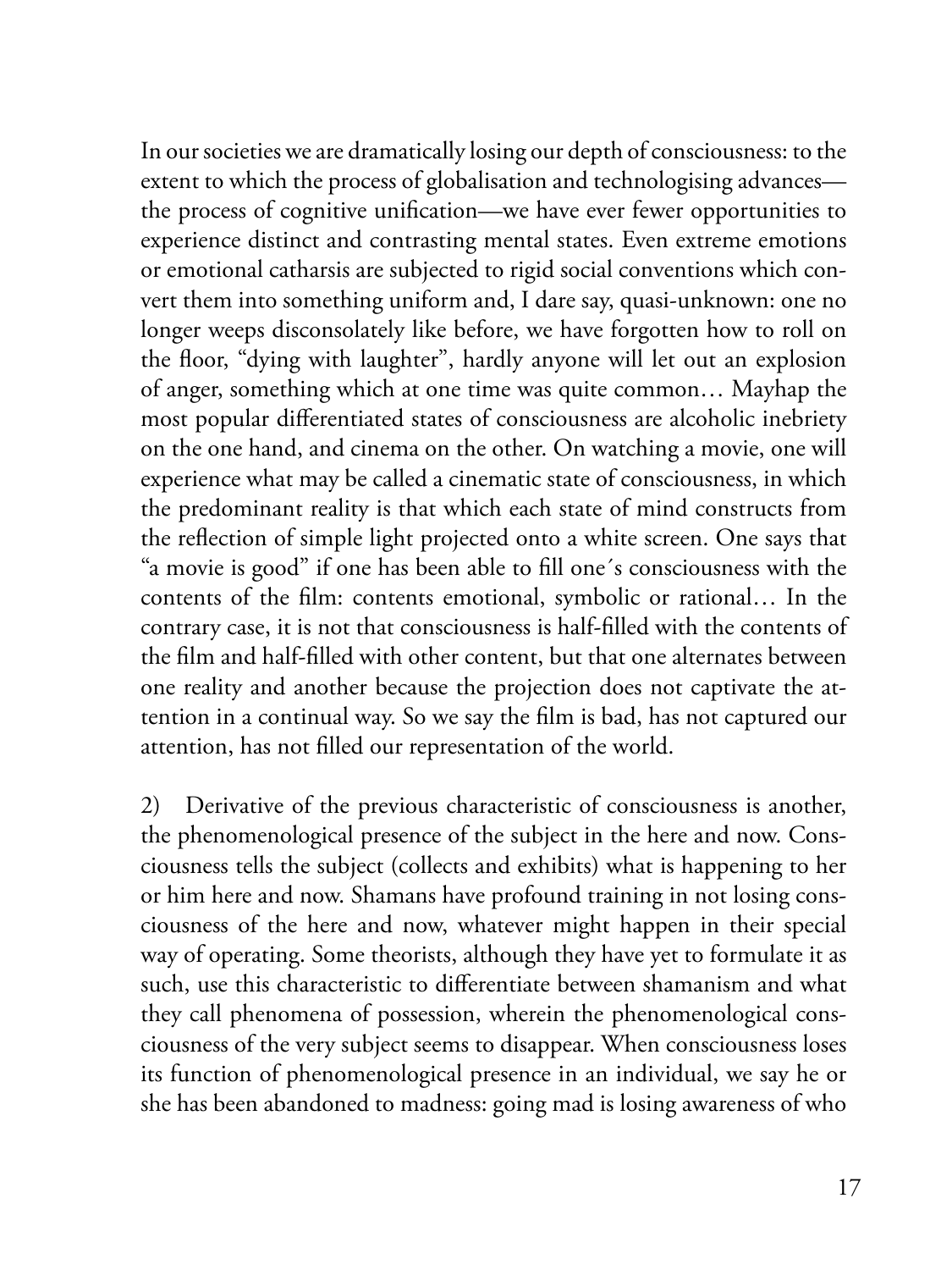I am here and now.

3) Transparency is the third characteristic of consciousness which I will describe here, and the most important with respect to shamanism. Consciousness is transparent. It is like an invisible veil made manifest, which is operative when representations of the facts are reflected in it. In other words, consciousness only acts when a model of the world is activated upon its transparency. This model of the world, as is natural, is simply a metaphor for whatever takes place. We can even come to be aware that this involves our metaphors, that with them and by them we give form to the world. The animistic individual has his metaphors and we have ours, science being the principle one.

This transparent curtain is being filled-up, thanks to the different restructuring experiences which conform individual existence: this is what I call the foundation of the cognitive territory upon which the individual constructs her or his reality.

Accordingly, the impossibility that Catalina Modik might fix knowledge derived from subjective experience of sounds: she lacked any representation of such, in the form of reflections in her consciousness. There likewise follows the impossibility of capturing a certain essence of shamanism without having been socialised in the model of the world which contains such representations.

To express this in another more pleasing and metaphorical way, let us endeavour to imagine life as if it were a theatre. The stage is the ecological or environmental niche, the external conditions in which a person is born and develops. Consciousness is a transparent curtain that covers the stage. Throughout life, everyone has certain experiences which modulate existence. I call these Restructuring Experiences. Each of these experiences is like a colour or a form which remains glued onto the transparent curtain which covers the stage. Some such spots or forms are common to all human be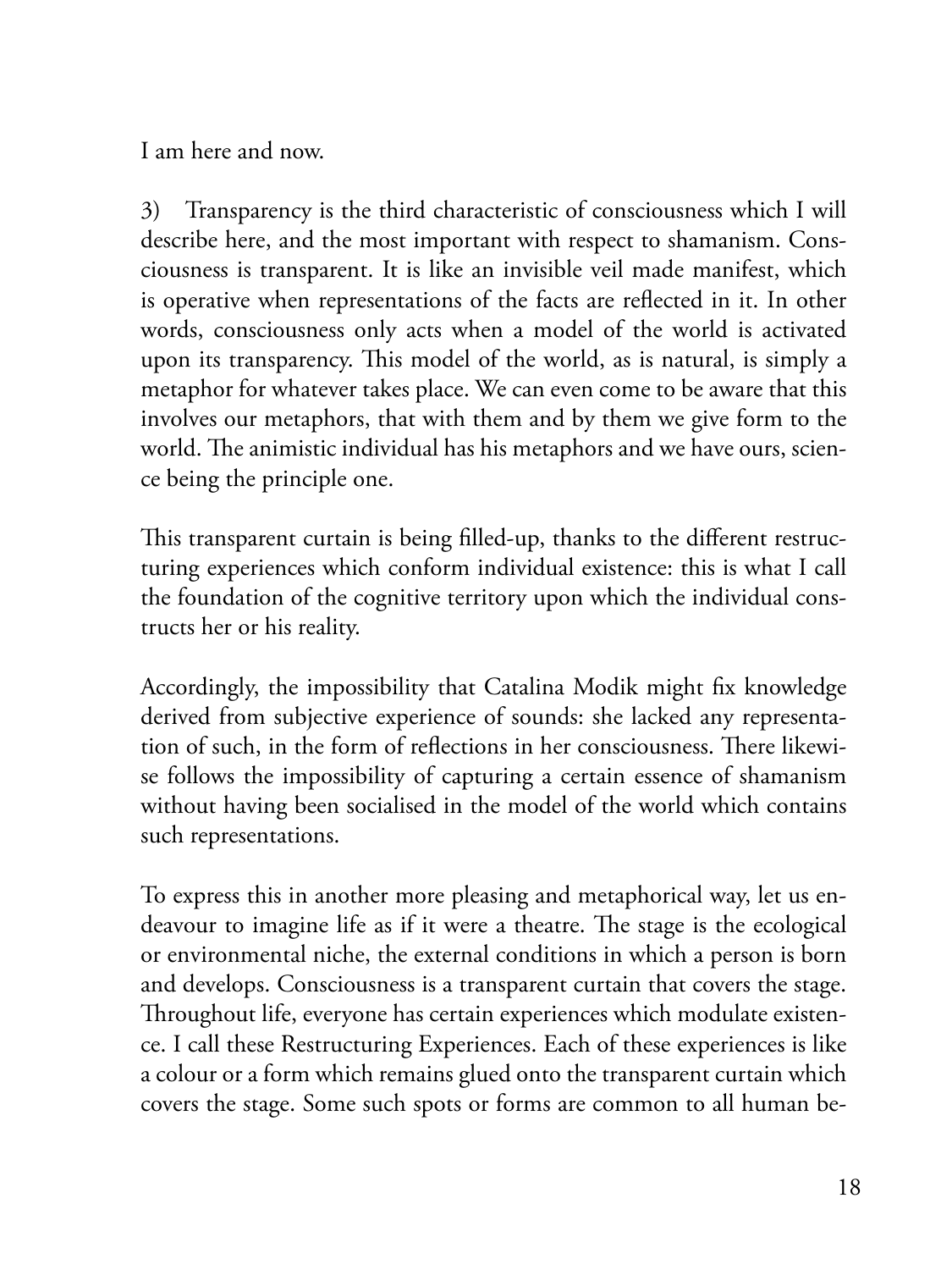ings: walking upright, feeling erotic tension (although for some this is resolved in pleasure, for others in an unpleasant way), feeling affection and its want, and the seven basic emotions, etc. The remainder of the elements which come to be glued onto the transparent curtain of consciousness will depend on the culture and on each individual biographical history. The play which appears on each stage will therefore be somewhat or even completely unique. Envy is not acted-out on my stage, for instance, and I am very surprised whenever someone from my own society endeavours to harm others out of envy.

4) Another aspect of consciousness is that facts of consciousness come to form part of our conception of the world. Our memories and our feelings are alike operative in consciousness, inasmuch as these are two of the columns upon which we construct the world. In the case of the shamanic style of consciousness, as opposed to our style, which is based on rational logic and emotional repression, these two columns (memory and emotions) have acquired foremost importance. The shaman must always remember who she or he is, so as not to go mad, and emotions are the basic network upon which her or his reality is built. I wish to call attention to the fact that distinct states of great emotional tone, can of themselves constitute distinct states of consciousness. The flux of "loving", for instance—and note that I use a verb here, and not a substantive-form—is a particular way of functioning in consciousness. Loving is a type of consciousness with its own characteristics, such as recognition of the other as the basis for the relationship, avoidance of what in psychology are called projections, the personal incorporation of the subject in the relationship, etc. By way of example, loving definitely implies quite a different state of consciousness from that which characterizes struggling for power or the act of envying. It is worth noting in this sense that consciousness is an integral function, the while each distinct state of consciousness is an integral process in and of itself, unique and at the same time open. When one loves, there is no struggle for power, nor is there the anger that derives from this. Where there is a struggle for power there cannot be love: these states of consciousness are mutually exclusive.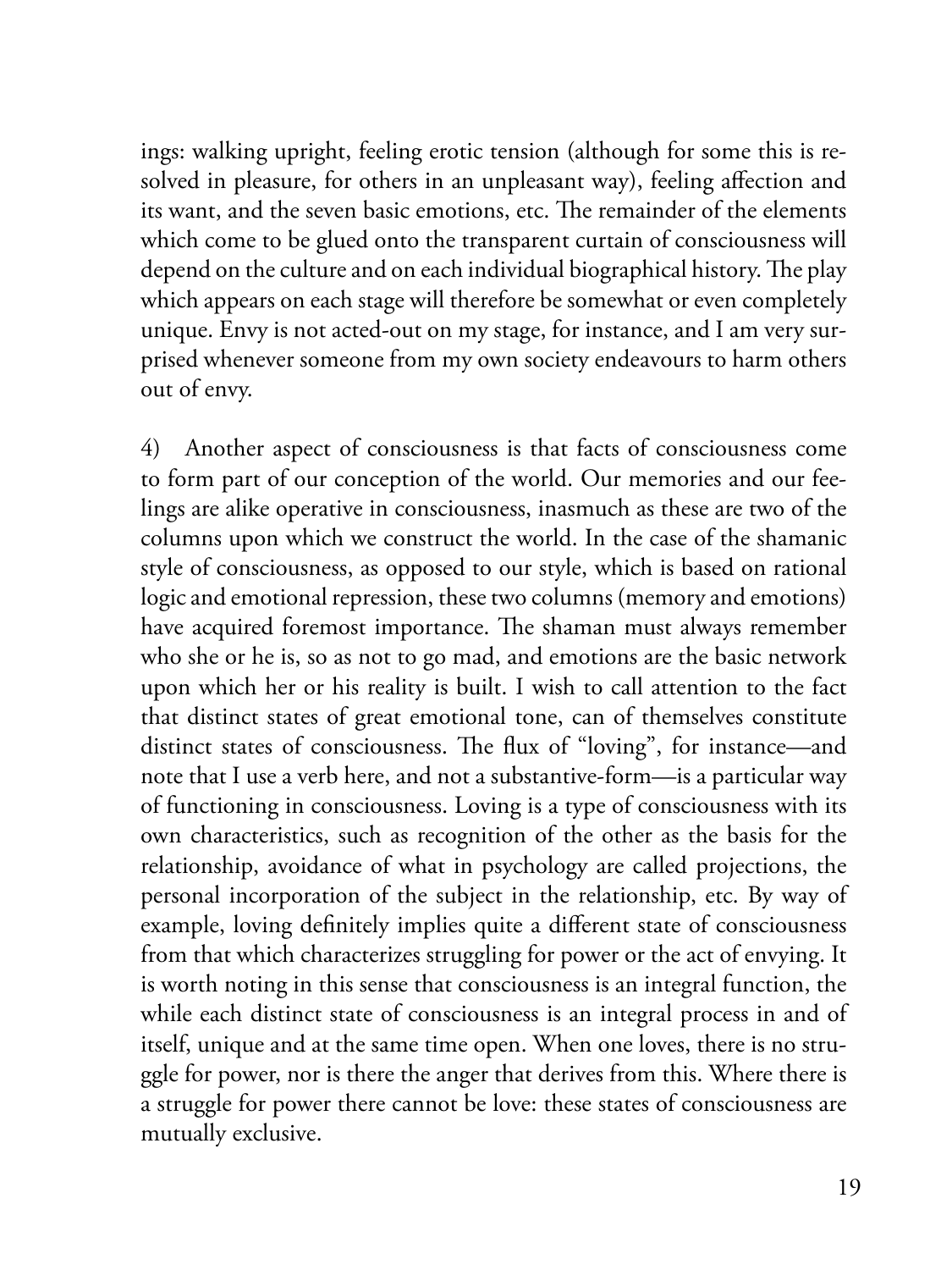On the other hand, it seems that consciousness is individual. What is the meaning of the fact that consciousness, our most objective phenomenon, is interrelated with individual perspectives, which accordingly are subjective? One might ask a person experiencing something for the first time, for instance in Catalina´s case: what does it mean to say that for the first time you have an individual perspective on experience, of sounds, as it might be? Everything you knew before leaving the soundproof chamber had been objective and scientific, but one dimension was lacking: the subjective dimension. This subjectivity of experience will teach things about sound which third-person study could never teach.

This is the crucial point upon which some academicians devoted to the study of shamanic phenomena have based their absurd criticism. Should one fail subjectively to experience shamanic ecstasy—or those states of consciousness pertinent to this human reality and which currently transcend our customary analytical framework—then one cannot grasp a set of essential dimensions which are objective and central to this phenomenon, albeit perhaps ineffable. When on the other hand the field-worker has submitted to the re-socialising process required to expand her or his everyday consciousness, to open this up to shamanic experiences, that is, when subjectivity has been thus modified, she or he will usually receive the most mordant criticisms from colleagues of the positivist and other schools: she or he has lost scientific objectivity (usually affirmed in absence of any real background knowledge). This is the most serious accusation that can accrue to any investigator who employs qualitative methodologies, the only valid methods for affording a holistic vision of the object of our study.

In another context I might discourse at length on the grave personal problem implicit in being within two worlds at once, or likewise of the enormous enrichment such would imply for science and for the evolution of human thought. As I have said, consciousness cannot act in simultaneous service of two masters. To mention an historic and famous case by way of illustration, let us recall the Mazatec mushroom-priestess, María Sabina.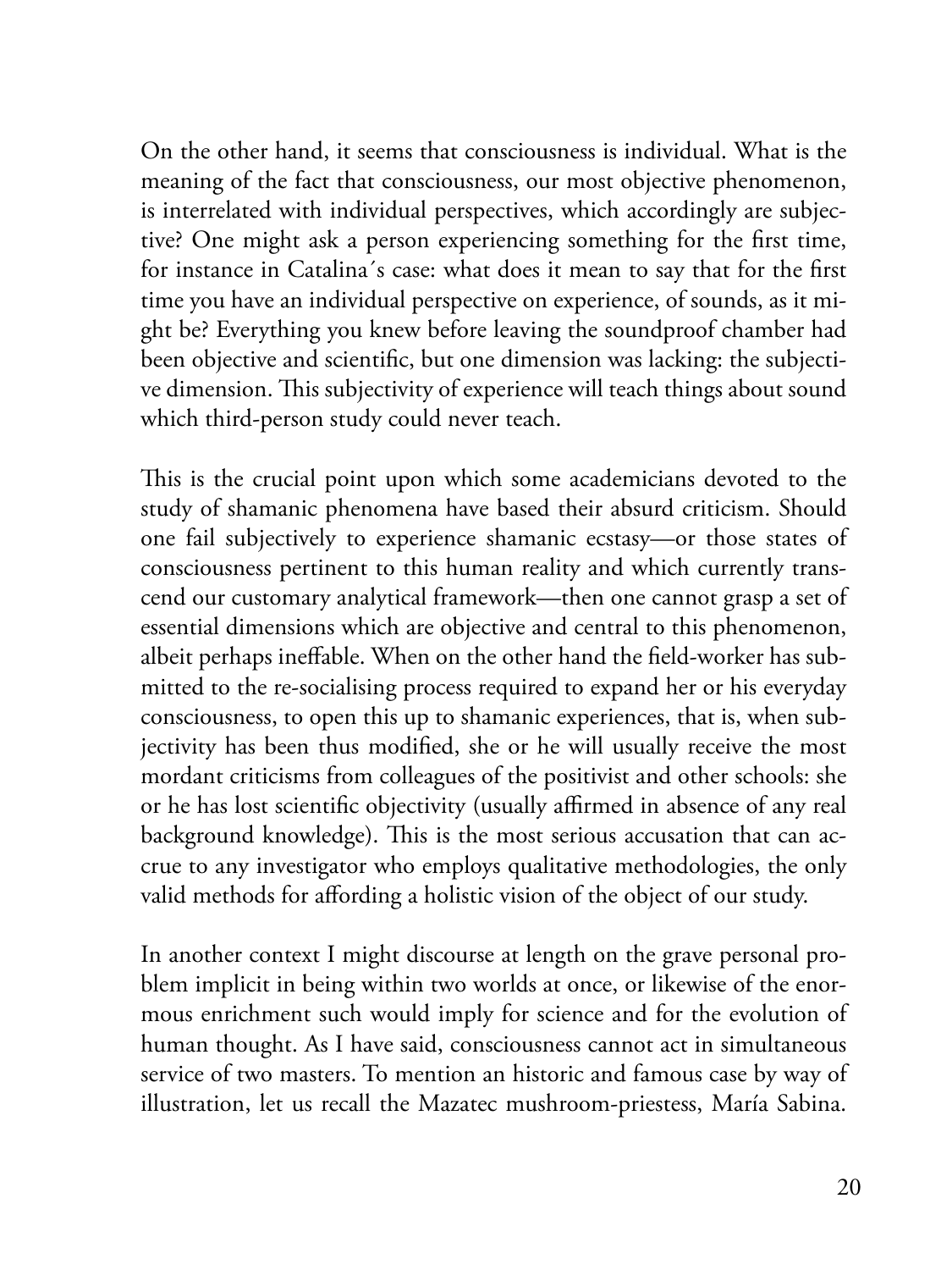This shaman-woman repeatedly stated that she had had to change her practise from the moment scientists and other westerners had come to her to ingest psilocybian mushrooms, derrumbes("landslides") in local terminology. Henceforth she needed a translator, inasmuch as María Sabina only spoke Mazatec. From that moment forth, the visions and states of consciousness that facilitated her revelations and cures had lost power (for a detailed biography of María Sabina, see the book by the bilingual, all but unknown Mazatec youth from Huautla de Jiménez, who had served the priestess as translator for many years, up until her death: GARCÍA CARRERA, Juan, La otra vida de María Sabina (The Other Life of María Sabina), probably self-published in Mexico City, as no publishers' imprint appears, 1986). This is what I meant by saying that consciousness was an integral function or, as the famous Christian leader put it: render unto Caesar that which is Caesar´s and unto God that which is God´s. From Caesar´s viewpoint one cannot judge, much less dogmatise about, what happens in God´s house, because one simply doesn´t know.

By way of summary of the foregoing, then, every day we traverse thousands of distinct states of consciousness, the majority of which we fail to recognise, because each culture trains the subjects socialised within its reality to forge and foster, to give form and function to particular mental states, and not to others.

Between the waking-state prior to sleeping, and the same waking-state after some hours of sleep, every person passes through at least four distinct states of consciousness. There are physiological specificities which characterise each, to wit: 1) hypnagogic state—this is cultivated in other cultures and called something like "reverie-phase"; 2) state of active sleep or REM phase, in which considerable variation in neuronal function is observed; 3) non-REM sleep, in which neurons fire in synchrony, in an undifferentiated way, a state very similar to that observed during epileptic attacks; and 4) the hypnopompous state just before awaking, in which oneiric visions abound, although not dreams per se. Our societies only favour the waking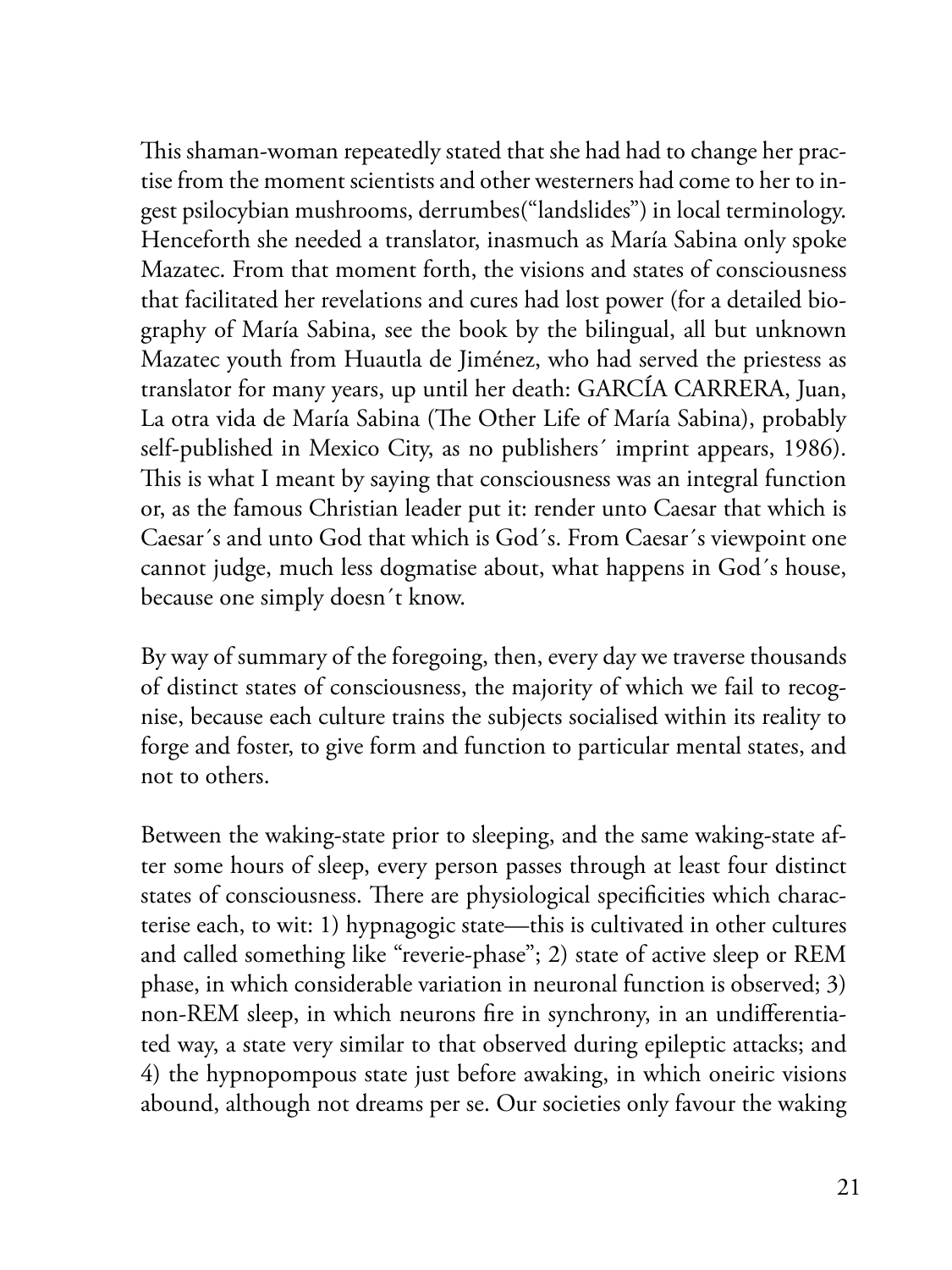state and, in exceptional cases, dreams or REM consciousness, so that a psychoanalyst might have subconscious material from a patient for analysis and so be able to help in the curative process. Other societies, in contrast, accord great social importance to hypnagogic consciousness—which may be translated as "daydreaming"—and relate intuitively, via intuition, to the information obtained, and such consciousness is encouraged, sought and cultivated, has social utility and forms part of one´s experience of the world (see my narrative work Los jíbaros, cazadores de sueños (Jívaros: Dream Hunters), Integral, Barcelona, 1994).

Should a European be waiting for a bus, and her or his mind go blank for an indefinite period of time, to the point that the awaited bus might pass by and not be seen, she or he would just have passed through a distinct state of consciousness. She or he simply does not know what to do with the reality experienced, does not know how to use it.

#### **V**

Apart from the examples cited above, there exist other representations of the world that likewise correspond to events fixed on the screen—consciousness—but which are much more translucent, sometimes, indeed, it may be difficult to recognise these as representations of the world, as opposed to essential reality. Only a comparative study permits one to recognise that this does not involve a part of the same transparent screen upon which the facts will become fixed, but rather something additional. I am referring, for instance, to the experience of the ego itself. In many traditional societies the experience of the ego is not developed to the extent that it is among us. Should one ask an Indian from the Upper Amazon, as I have done in more than one occasion: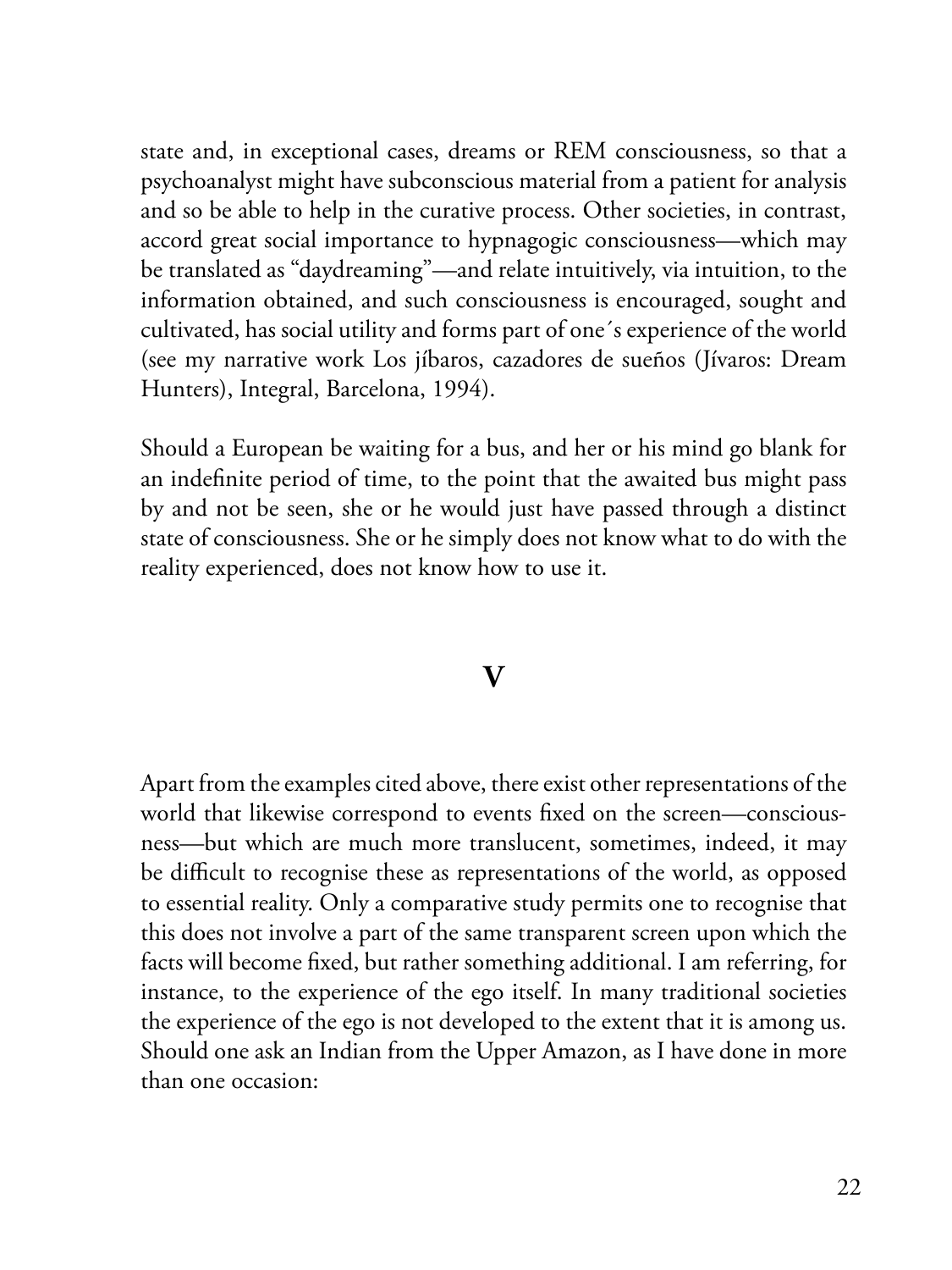What do you think of my style of dress? Would you like to dress as I do?

He most likely would answer:

We like to dress another way, wearing a tipi…

If one insists in asking in the first person:

Fine, but as for YOU, how do you like to dress?

He would probably answer:

We like to wear a tipi, not trousers.

Should one persist with the question, emphasizing the first-person singular: Well, I know you people like the tipi and it is your custom… but AS FOR YOU, how do you like to dress?

In all probability the individual will feel slightly uncomfortable because he would lack a conscious representation of the ego, so highly differentiated as in a westerner. His ego would be merged into the "we" of his family, clan, tribe or ethnic group. The assertion "we like to eat this or that, in such a way" is a representation of the world that for me, as a westerner, occupies the place overtaken by "I like it so".

In this sense, then, shamanic societies invest certain cognitive styles which encompass different consciousness states, they nourish them and they learn to endow them with phenomenological contents and external referents; to differentiate them, and give them meaning and social utility. Not all shamanisms, on the other hand, nourish the same styles of consciousness, although in the end they indeed seem to have some common generic factors. I shall endeavour to synthesize and enumerate these.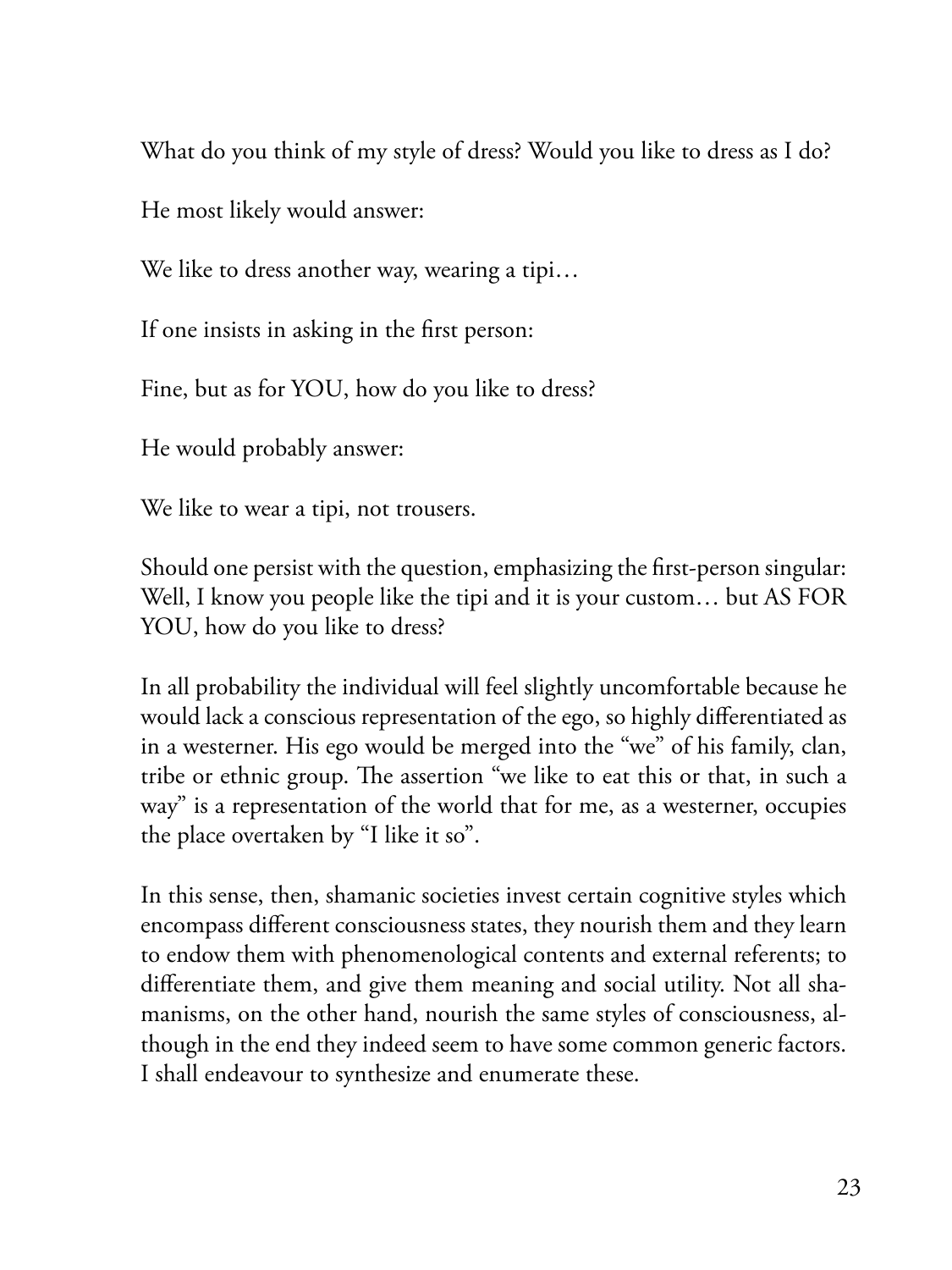1) Shamans act on the basis of emotions. Emotions—not feelings—are the basic field upon which a network of connexions and social practises is raised, and which become cultural systems and contents. Emotions are the matrix upon which social life moves, they are the basic types of relational behaviours about which will ensue the communication needed to create diverse human worlds. We must understand emotions in this sense as impellers of diverse consciousness states. In a contrary manner, indeed, each psychoactive substance known impels a distinct emotional experience and allows the elaboration of a different representation of the world. An interest which impels me toward field and other investigative work, is to create the theoretical bases for an Anthropology of Emotions; in following this research-path, I have come to the conclusion that there are six basic or biological emotions, plus a neutral emotional state: in all, seven emotional patterns. These six basic emotions cannot be experienced directly, but only during extraordinary states of catharsis or ecstasy. Catharsis—understood in the profoundest sense—means cleansing emotional tensions, letting the emotions escape to the point of separation and becoming cleansed of them (assuming these have accumulated to uncomfortable or pathological levels).

After many years of having observed thousands of people exploding in personal cathartic experiences duringLiving Experience of Personal Death Workshops, I have come to the conclusion that the six basic emotional impulses upon which the relational network of human life is built are: anger or ire, fear, sadness, mystical ecstasy, orgasm and joie de vivre (happiness is an ingredient of joie de vivre, which is a more profound emotion). It is not our human lot to live these emotions in a pure form, excepting in determined moments in life; the rest of the time we transform them into feelings. To put this in another way, feelings (a cultural product) are different means of expressing and representing each of the pure emotions (which are biologically based), having first passed through the sieve of each particular culture. We thus see that every cultural milieu possesses different feelings which cannot be translated into another culture (among Catalonians one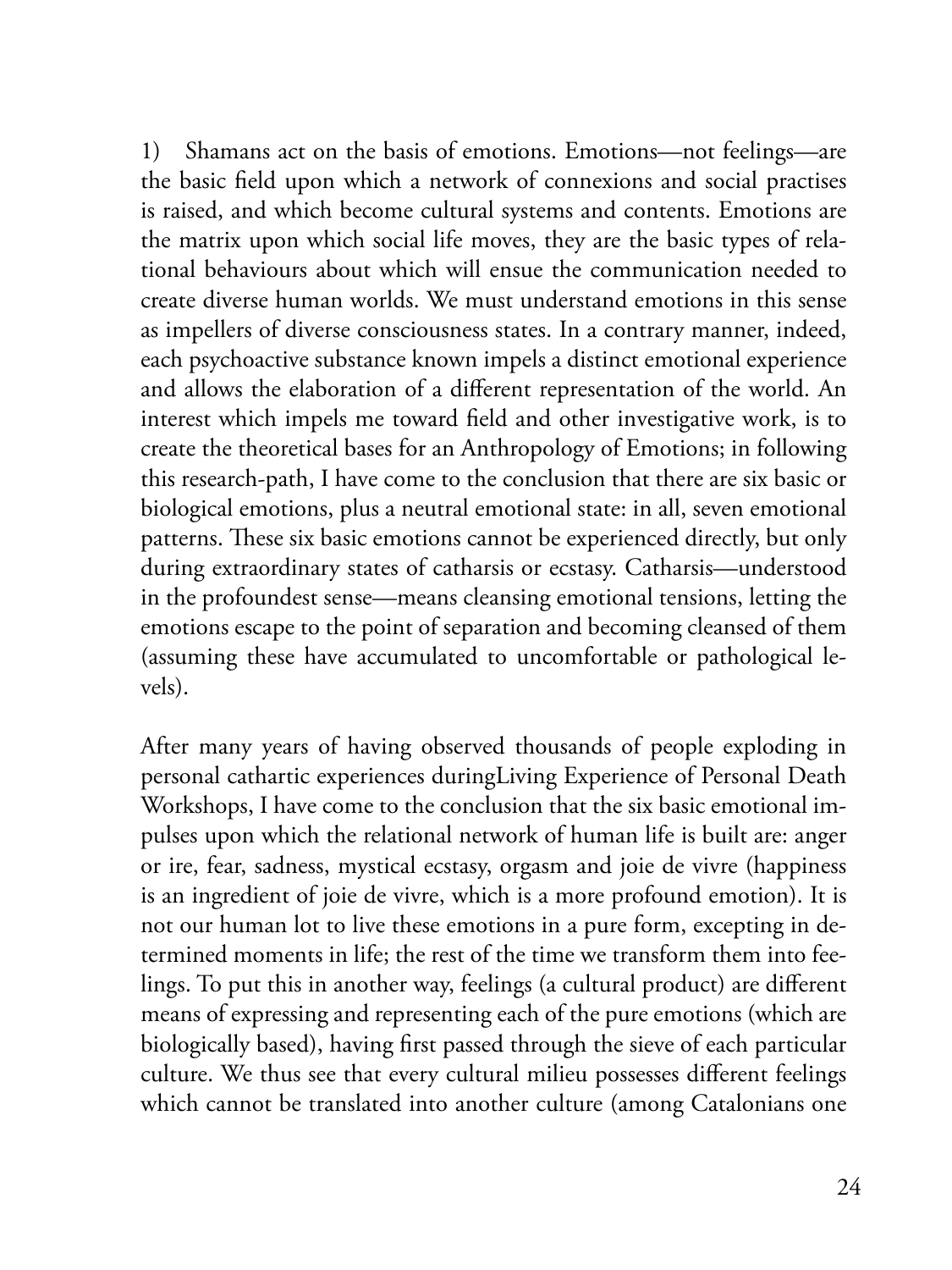knows and lives seny, morriña among those from Galicia, people in the Colombian Andes suffer from tuza…), but these emotions are universal. In still another sense, we must distinguish love and the struggle for power, which are not emotions but counterpoised states of consciousness (the first, love, being open; the second, the need for power, closed), and we must also distinguish between basic affection, pleasure and displeasure, which are not emotions, but feelings (for further information, consult my article "Las emociones en la cultura. Manifiesto por una antropolgía de las emociones" ("Emotion in culture. Manifesto for an anthropology of emotion"), in the journal Cultura y droga, núm. 7, year 6, Universidad de Caldas, Manizales, Colombia, 2002).

In this sense, emotions are the network which constructs the world of shamans and which directs their actions. As I explained above, the origin of diseases according to the uitoto tradition as explained by the aged shaman Oscar Román, is an example of this. Those who act by shamanising tend to ask not "what causes what?" but rather "what likes to happen with what?".

2) Shamanism works from the inside towards the outside, from the subjective towards the objective. It works precisely in the opposite direction as does our logical/rational world-view. Shamans arrive at objectivity by sinking deeply into their own subjectivity. In Jungian terminology one would say that they attain to the collective subconscious by going deeply within their own psychic contents or, in other words, the subjective perspective of the individual himself is the point of reference. A common factor throughout, despite the differences between the distinct worlds which are constructed and inhabited by persons acculturated in distinct shamanic traditions, is that these are charismatic individuals whose social power derives from their own power over themselves—and not the converse, as is the case among the politicians and social leaders in our societies. They must become specialists in altered or modified states of consciousness in order more deeply and extensively to know their subjectivity than their fellows do, so to be able to objectify their own subjectivity, to be able to go from inside to outside.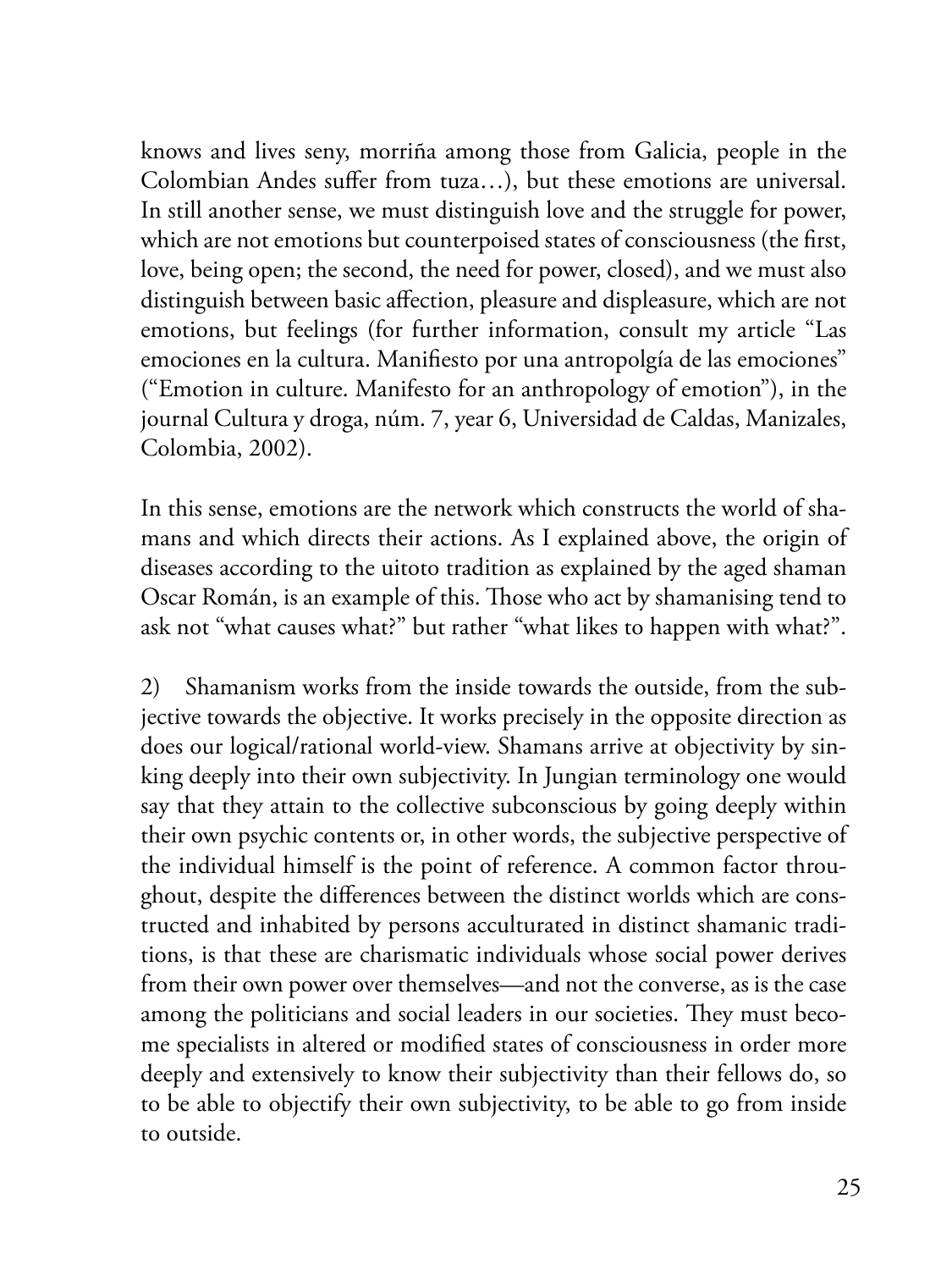3) The third important and generic characteristic of shamanic cognitive processes is dialogical consciousness. In the course of different voyages to the otherworld or during ecstatic experiences, the visionary individual un-focuses everyday attention which is functionally directed towards a single point. This manner of working with consciousness, this focused cognitive style is the typical, and the only one valued by our societies. Upon removing the weight of attention from the single point that fills the entirety of consciousness, shamans allow the emergence of internal beings, different voices from their imaginations and subconscious memories: censored memories, messages from the collective subconscious, biographical review, intuitions… During this dialogical state of consciousness—consciousness in dialogue with itself—the individual may become conscious of and review psychic contents, listen to the voices speaking one to another without one becoming predominant over the others, as happens in the ordinary mental state, where the dominant ego-structure imposes its own messages and criteria over all other impulses, perceptions and memories.

There comes to mind an anecdote from my own life, which I sometimes relate to friends. It serves as an illustration of the dialogical consciousness proper to shamanisms. For several years in the Upper Amazon of Ecuador I was a foreign observer and apprentice of an aged Shuar shaman of charismatic renown, by the name of P. Juanka. Throughout the period of this apprenticeship I took ayahuasca with him during many healing sessions, while in others I accompanied him in quest of oracular inspiration. In every occasion, Juanka insisted that I see with my physical eyes the magical darts that enemy brujos had shot at his people, causing illnesses. He described the appearance of more than twenty different types of magical darts—called tséntsak in the Shuar language—darts which were invisible to the profane. It was precisely the ability to see and manipulate these tséntsak which distinguished the shaman—uwishín in Shuar—from a person lacking his powers (greater detail on the entire initiatory process appears in the second part of Los jíbaros, cazadores de sueños (Jívaros: Dream Hunters), Josep Maria Fericgla, Ed. Integral, Barcelona, 1994). Given their nature and the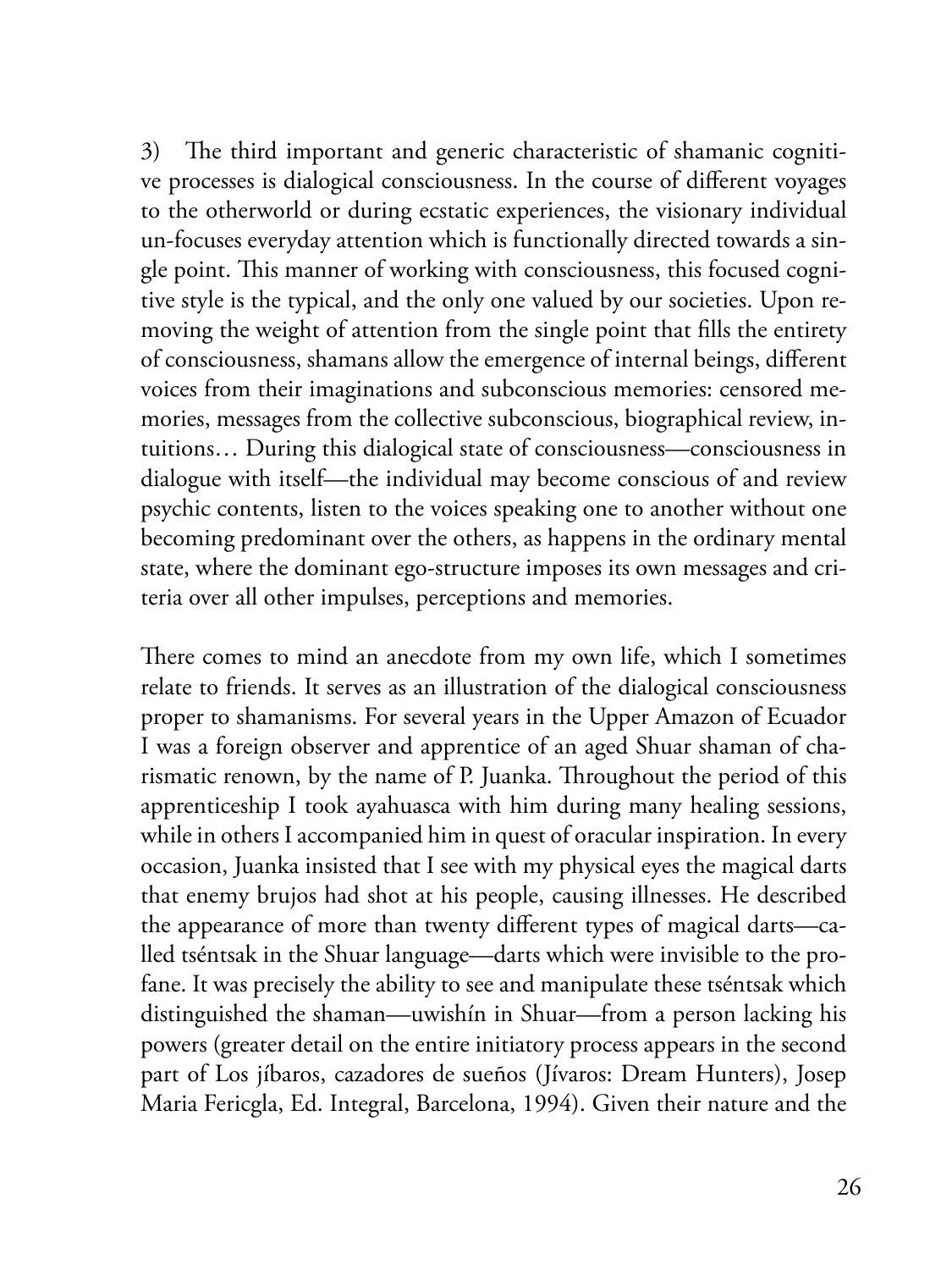way such spirits or magical darts were described, I suspected these might beprojections in the psychological sense of the term. Nevertheless, I followed his instructions to the letter. After a period of training and pursuant to the continual insistence by Juanka that I make an effort to see these darts invisible to the profane, I came to the conclusion that something in my own primary process of socialisation hindered me from doing so. Juanka always spoke to me in an austere way, without rhetoric and absent any lying. I had no reason to suspect that he could not see such spirits or powers, inasmuch as he was able to describe them in such detail, the while he insisted that I likewise remember every one of the attributes of each different type of dart: thus might I be able to recognise them the moment I saw them. Two years after the "compacting period"—this would be the most literal translation of the way the Shuar denominate the process of apprenticeship in shamanism—when I once again visited my mentor, who invited me to participate in a nocturnal curing session, we took the appropriate dose of ayahuasca to impel a state of consciousness appropriate to the occasion and we held the session. On finishing, Juanka praised me. He said my ability to move fluidly through the states of consciousness characteristic of shamanism had greatly improved (I stress, such states as these are understood by the Shuar). I thanked him for his compliment and added that I still, nonetheless, had never seen the tséntsak or invisible darts he had so insisted I distinguish through the darkness while under the potent influence of ayahuasca over my mind. He answered me without flinching, now as a friend instead of as a teacher, that I should not worry about that; that he had never seen them either, and thought that neither had any other uwishín or shaman ever seen them. In the end I think I understand that this is a case of the dialogical consciousness being projected without: the voices of the shamanic mind itself are anthropomorphised and converted into external elements.

4) The fourth universal characteristic of shamanisms is the quest for Holorrhenic Consciousness or a state of the mind in which is sought the totality of itself and the totality of itself in the Cosmos. The wisdom of indigenous communities of the past and present differs from the modern wisdom/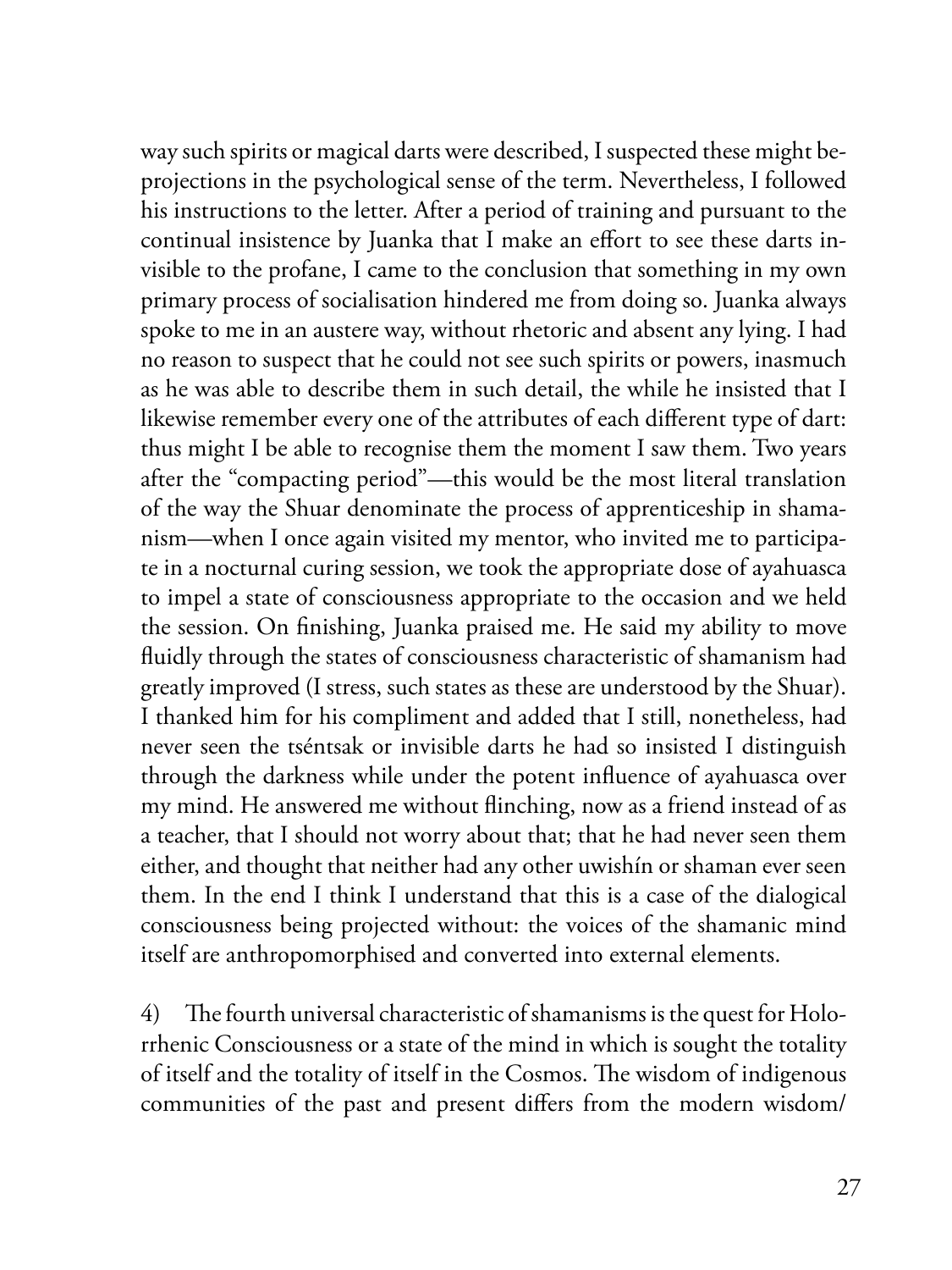power in that it does not separate human beings into objects and subjects of knowledge. It is further distinguished in that it does not regard Nature to be an object of study, but rather as a portion of the Cosmos integral to culture; nature is the one and indissoluble reality of human beings; we and all out cultural output are a part of this unity. The diverse shamanic consciousness-forms agree, insofar as people, animals, plants, water, light and soil all enjoy their own identities, they exist in the same way that exist other beings who are fantastic or imaginary to us, inasmuch as they have human and animal features, and are conceived as being the souls of the sun, the rain; at once masculine and feminine.Holorrhenic is a neologism which I coined in 1989 to describe this way of using consciousness, which endeavours to capture the totality of the systemic order in which it is immersed, a totality including itself (see: FERICGLA, Josep Ma, "El sistema dinámico de la cultura y los diversos estados de la mente humana" ("A dynamic system of culture and the diverse states of the human mind"), Cuadernos A, Anthropos, Barcelona, 1989).

5) An open procedural style of consciousness is another universal characteristic of shamanisms. The Cosmos exists to shamans in a state of perpetual motion and flux. In our societies it is likely that it would be difficult to capture this dimension of consciousness, precisely because it seems to be understood without great difficulty, but this is not the case: it is not understood. Because of unbridled consumerism—to the point that one no longer speaks of a consumerist society, pursuant to the fact that a fish would be the last to be aware of living in an aquatic environment—we as individuals live in a world of "finished products". Whatever it might be, experiencing any "process" has all but disappeared from the transparent curtain upon which are stuck the phenomena which constitute life. We lack any representation of the world in which every object, act, emotion, relationship or belief is a part of a process. In our post-industrial societies, one expects everything to be a product ready for consumption, without any intermediate processes. I will illustrate this with two extreme examples from human reality: birth and death. The biological process of birth has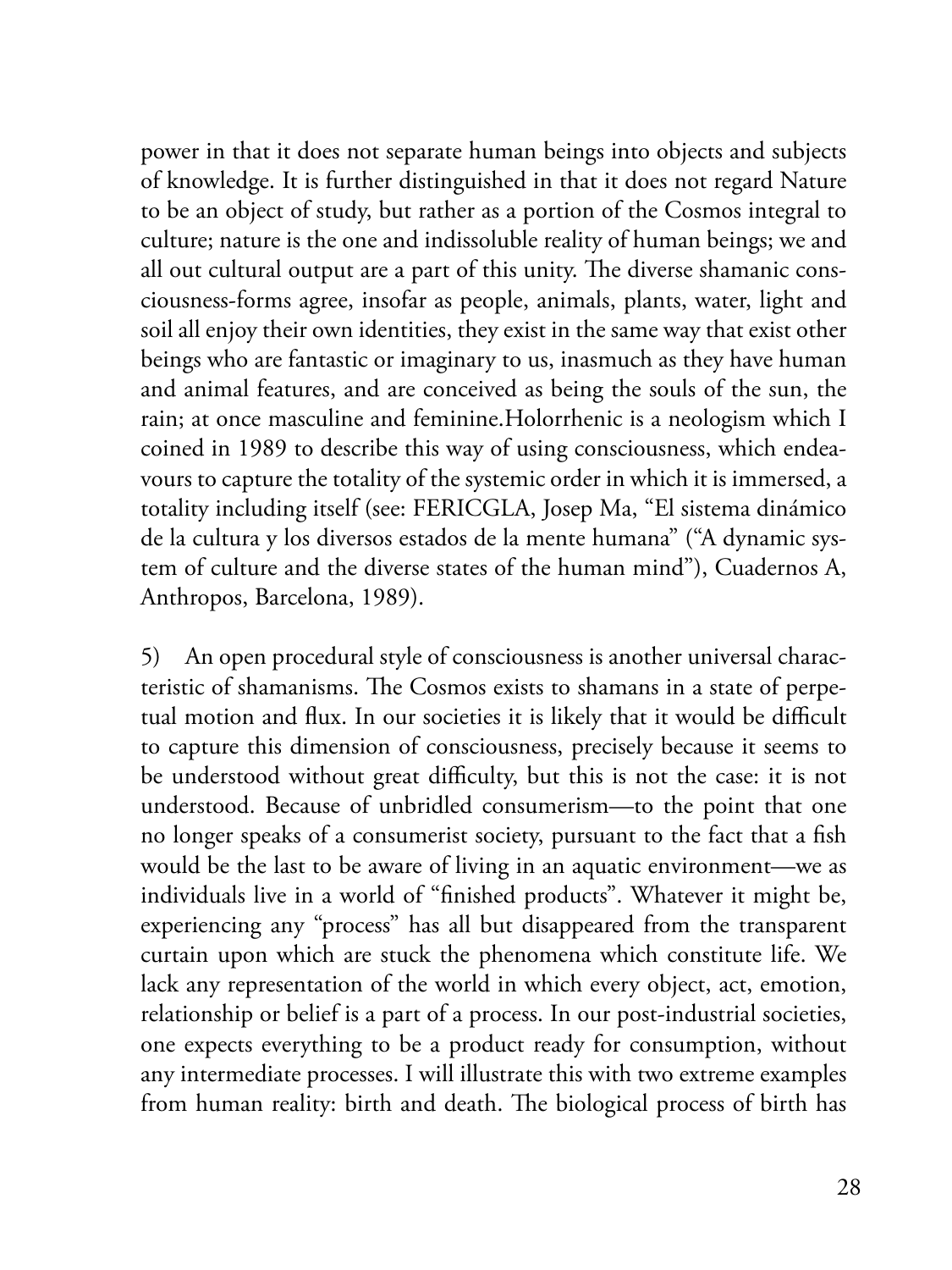been practically annulled, along with the odours and fluids which accompany parturition, having been transformed into a "finished product": the pregnant woman enters the operating theatre will a distended abdomen at the moment fixed by the obstetrician, she loses consciousness with the general or epidural anaesthetic administered and, some time later, leaves the operating theatre having a practically normal abdomen, with a clean baby in her arms that smells of infantile cologne… as though the newborn had fallen from the sky. The same notion of "finished product" can be seen with dying: we have lost the process of dying well. The moribund of the past are not allowed to exist, those individuals who were experiencing the process of corporeal extinction and were, as it might be, enjoying that fact, since it gave them the great opportunity to reconcile themselves with their descendents, to wrap-up their earthly affairs and apportion their worldly goods, to finalise unfinished emotional matters, so to face the trance in peace… this process no longer exists. A sick body, however gravely ill, is a battlefield between medicine and illness. So long as the physician has not given up, the patient is not moribund, but rather one of whom one does not even mention death, because attention is fixed on prognoses of chances for recuperation. As soon as the medical team has given up and so abandons the patient, he or she is still not a dying person—that is, somebody in the process of dying—but has rather been transformed into a dead person who is still breathing, into a bothersome anomaly with which one knows not what to do. Once finally dead, the body is made-up in such a way that there are no signs of death: the economy of death and of thanatological consumption converted into theology.

I need not give further examples of this. All available goods are ready to consume, no mistakes, nothing unfinished is allowed: this is what we pay for. Even human beliefs and relationships follow a similar pattern, are understood to be yet another "finished product": either a person is my friend, or she isn´t, but we scarcely conceive the process—which is what really exists—of friendship, of making friends. "We are becoming friends" is an expression which has fallen into disuse. Shamans, on the other hand, cons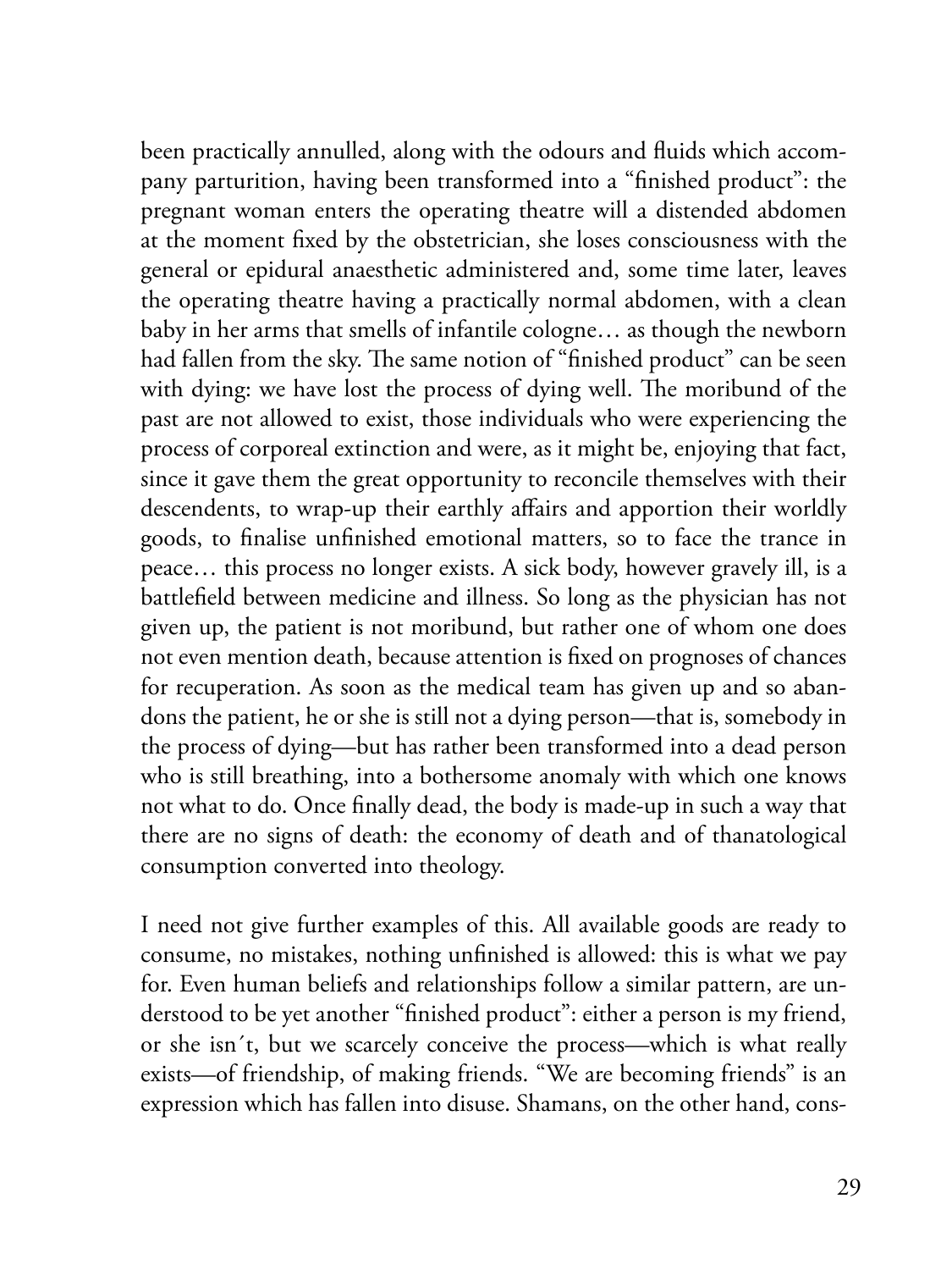truct their world from a permanently open state of consciousness: this is always in the process and is very rarely closed, as though it had arrived at a finished state. Nature, animals, relationships with other human beings, social equilibrium… to be able to adapt and to survive, everything exists in a continual process of adaptation and change.

Thence the importance of oral narrative, of the mythopoetic discourse or of writing and symbolic iconography, communicative spaces where the written word (as such, fixed and immobile) does not exist, nor finished products, words and things are rather conceived as dynamic, living and fluctuant energy.

6) The sixth distinctive and universal quality of modes of consciousness proper to shamanisms is a social consciousness based on helping relationships. The shaman is not a self-centred mystic but rather exists to serve the community with which she or he identifies, and forms a part of. The shaman struggles against spiritual evil for the benefit of her or his fellows, shoots purportedly invisible, poisoned darts at the enemies of the community and in its defence, enters into contact with the spirits of defunct ancestors in service of members of her or his family or clan. Thus the spirits which are friendly to one are hostile to another, such that the connexion between shamanism and violence is more evident when two communities are at war (VITEBSKY, Piers, El chamán (The Shaman), Ed. Debate, Madrid, 1996; FERICGLA, Josep Ma, Los chamanismos a revisión (Shamanisms Reviewed), Kairós, Barcelona, 2000). The shaman is intimately involved with the conflicts of her or his own society, and with the search for effective resolutions. She or he does not then follow a fixed model of reality, but rather acts according to distinct models of reality, pursuant to states of trance and the use of entheogens, or of visionary or inspired states, a fact which implies considerable cognitive dynamism, all of which has been underscored by symbolic anthropology.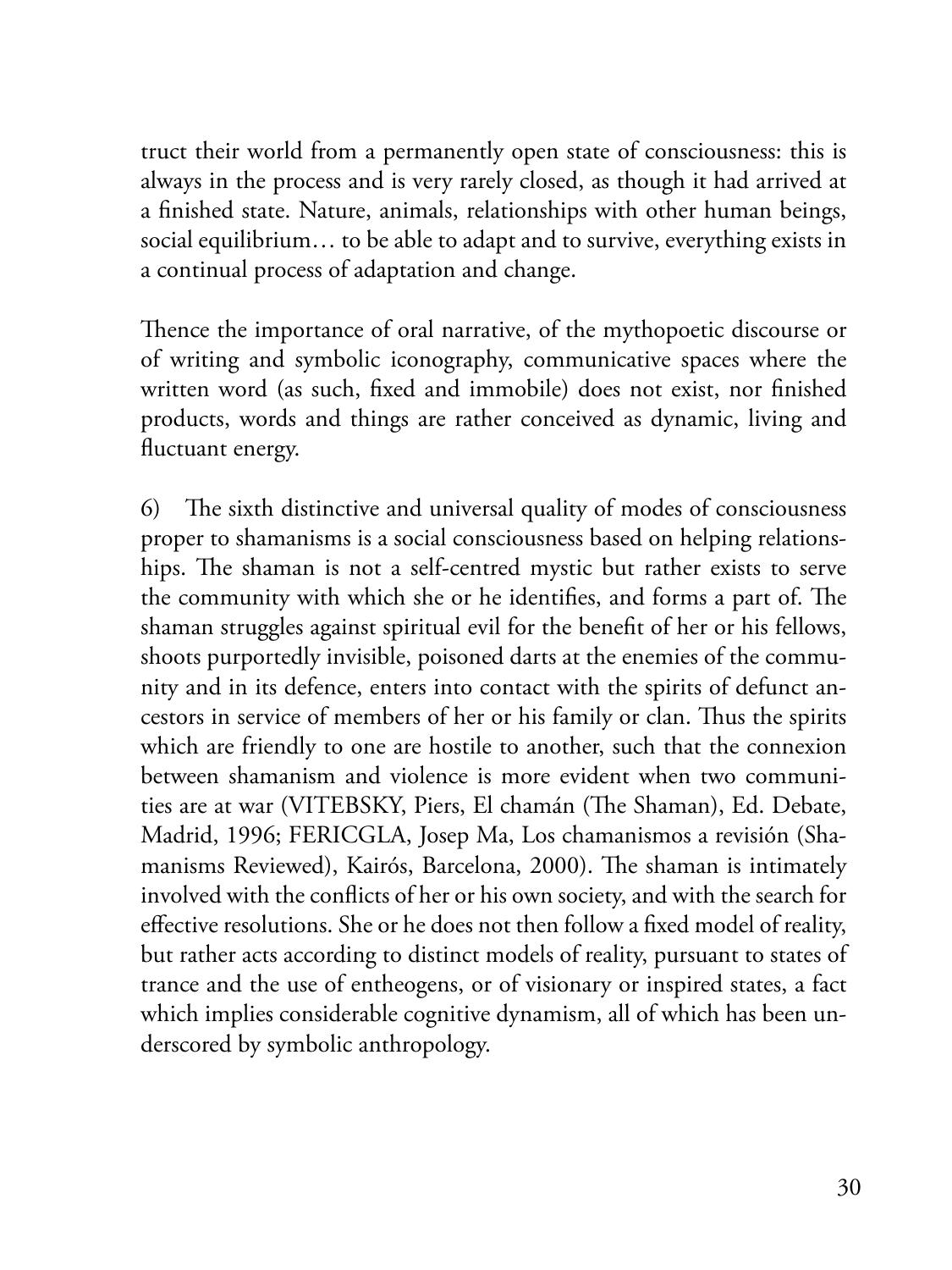Accordingly and in conclusion, open cognitive processes, a profound relationship between compromise and assistance, a tendency towards an objective totality generated from a subjective perspective, the dominion of dialogical consciousness, emotions felt and conceived as the basic network upon which social life moves and diverse states of consciousness contrast among themselves to give depth to the experience of life… these are the basic factors which define fluid states of shamanic consciousness. To be sure, such are the very factors which we must now foster in our societies, if we wish to escape from the trap of being unsatisfied, from the lack of meaning in life, and the armament-based perspectives which pretend to be the only viable path of evolution and of globalisation.

Perhaps we need to find again the most ancient path travelled by shamanisms, except this time free of exotic trappings—as spectacular as they are empty—from other times and places, nor the immature credulities belonging to the beliefs-market into which we have transformed our societies.

As goes the seventh poem of the classical book of Lao Tse, Tao Te King:

*Heaven is eternal and the Earth permanent. They are eternal and permanent because they do not live for themselves. Thus they long endure. By the same manner the sage, putting himself behind, places himself before. Losing his ego he preserves his identity. Is it not that in renouncing his individuality he realises his individuality? (2)*